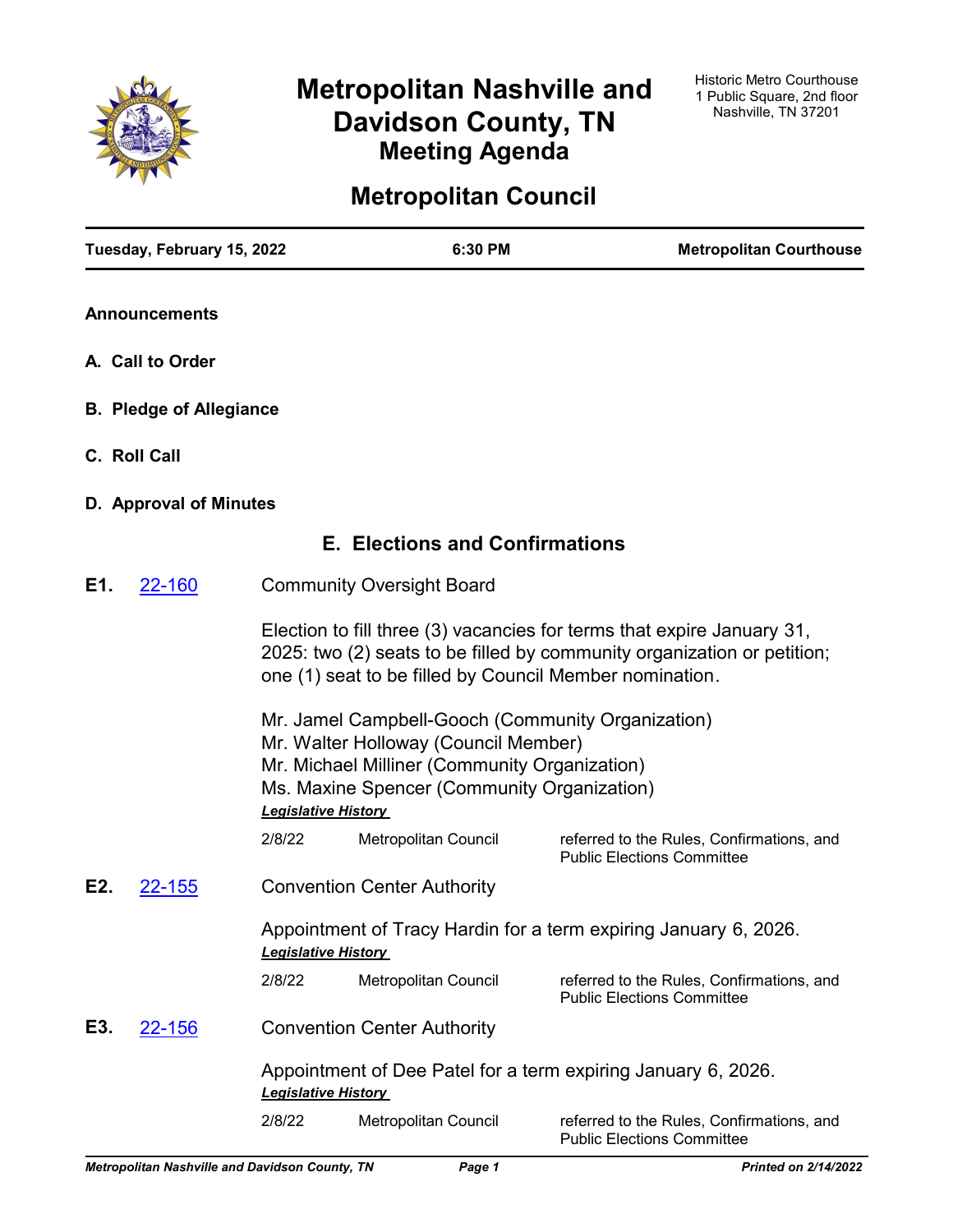| E4. | 22-157 | <b>Convention Center Authority</b>                                                           |                                 |                                                                                                                                                                         |
|-----|--------|----------------------------------------------------------------------------------------------|---------------------------------|-------------------------------------------------------------------------------------------------------------------------------------------------------------------------|
|     |        | <b>Legislative History</b>                                                                   |                                 | Appointment of Betsy Wills for a term expiring February 7, 2026.                                                                                                        |
|     |        | 2/8/22                                                                                       | Metropolitan Council            | referred to the Rules, Confirmations, and<br><b>Public Elections Committee</b>                                                                                          |
| E5. | 22-158 |                                                                                              | <b>Historical Commission</b>    |                                                                                                                                                                         |
|     |        | 2026.                                                                                        |                                 | Appointment of Laura Alderman Rost for a term expiring January 29,                                                                                                      |
|     |        | <b>Legislative History</b>                                                                   |                                 |                                                                                                                                                                         |
|     |        | 2/8/22                                                                                       | Metropolitan Council            | referred to the Rules, Confirmations, and<br><b>Public Elections Committee</b>                                                                                          |
| E6. | 22-159 |                                                                                              | <b>Historical Commission</b>    |                                                                                                                                                                         |
|     |        | Appointment of Don Cusic for a term expiring February 3, 2026.<br><b>Legislative History</b> |                                 |                                                                                                                                                                         |
|     |        | 2/8/22                                                                                       | Metropolitan Council            | referred to the Rules, Confirmations, and<br><b>Public Elections Committee</b>                                                                                          |
|     |        |                                                                                              | <b>F. Public Comment Period</b> |                                                                                                                                                                         |
|     |        |                                                                                              |                                 | This time is dedicated to allow members of the public who have registered in advance<br>to speak upon matters related to the Metropolitan Nashville and Davidson County |

*to speak upon matters related to the Metropolitan Nashville and Davidson County community.*

# **G. Consent Resolutions and Resolutions**

**1.** [RS2022-1326](http://nashville.legistar.com/gateway.aspx?m=l&id=/matter.aspx?key=14004) A resolution requesting the Metropolitan Planning Commission and Metropolitan Planning Department review and amend as needed the current general plan for Nashville and Davidson County, NashvilleNext: A General Plan for Nashville & Davidson County, no later than June 30, 2023.

| Sponsors: | <b>Legislative History</b> | Gamble, Withers, Hall and Toombs           |                                                  |
|-----------|----------------------------|--------------------------------------------|--------------------------------------------------|
|           | 12/22/21                   | <b>Metropolitan Council</b>                | filed                                            |
|           | 1/3/22                     | Metropolitan Council                       | referred to the Planning and Zoning<br>Committee |
|           |                            | Deferred to 2/15/22                        |                                                  |
|           | 1/4/22                     | Metropolitan Council<br>Deferred to 2/1/22 | deferred                                         |
|           | 2/1/22                     | Metropolitan Council                       | deferred                                         |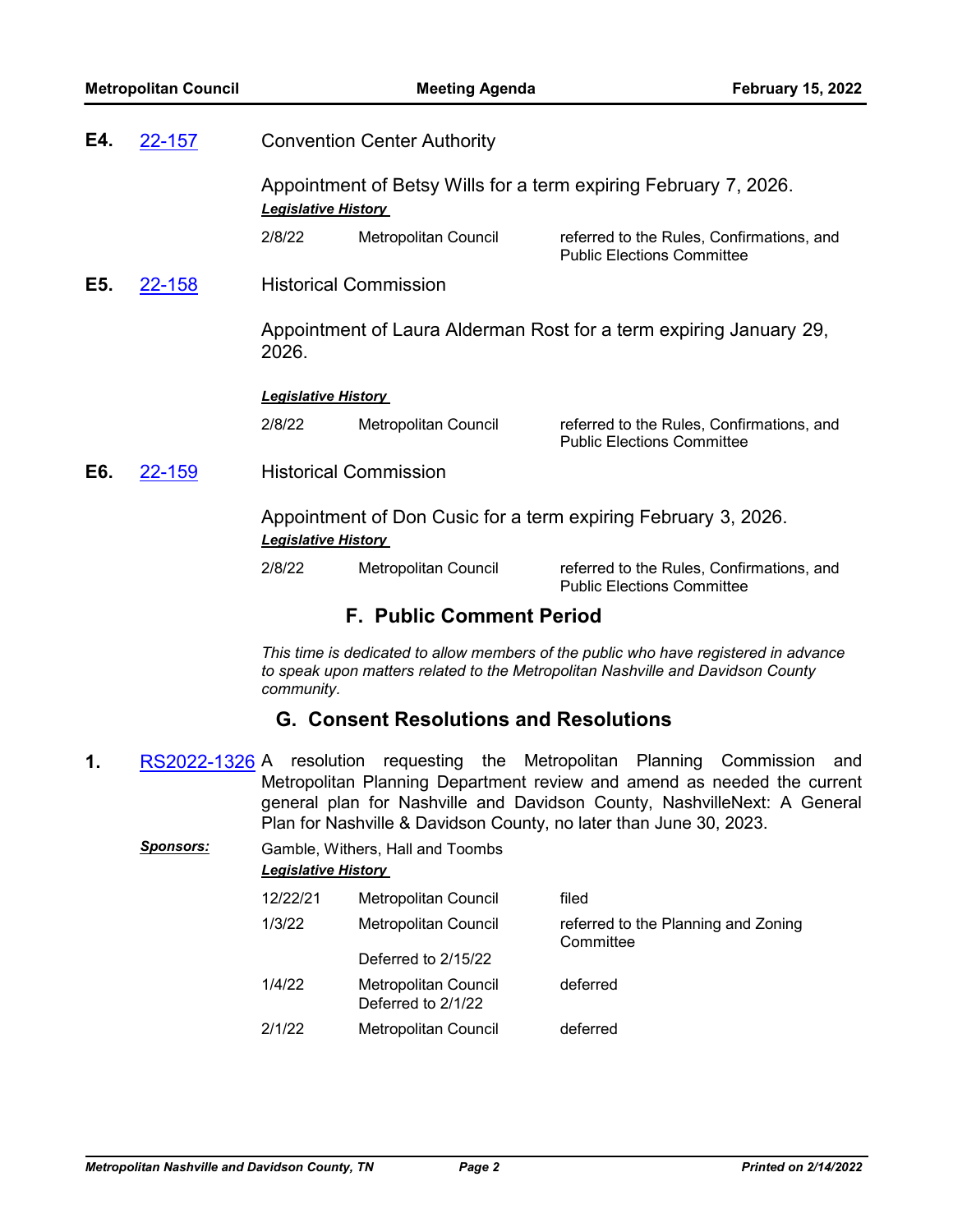**2.** [RS2022-1378](http://nashville.legistar.com/gateway.aspx?m=l&id=/matter.aspx?key=14097) A resolution to approve an Assignment, Assumption and Amending Agreement by and among Flow, Inc. d/b/a Coord, Sidewalk Labs LLC, and the Metropolitan Government of Nashville and Davidson County.

*Sponsors:* Young

*Attachments:* [Agreement Exhibit](http://nashville.legistar.com/gateway.aspx?M=F&ID=a2f28f45-c215-4318-aec5-db615224250a.pdf)

*Legislative History* 

| 2/8/22 | Metropolitan Council | referred to the Transportation and<br>Infrastructure Committee |
|--------|----------------------|----------------------------------------------------------------|
| 2/8/22 | Metropolitan Council | filed                                                          |

**3.** [RS2022-1379](http://nashville.legistar.com/gateway.aspx?m=l&id=/matter.aspx?key=14121) A resolution authorizing the Metropolitan Department of Law to compromise and settle Robert Green's claim against the Metropolitan Government of Nashville and Davidson County and Metropolitan Government employee Judge Lynda Jones, in the amount of \$25,000, with \$15,000 reflecting back pay to be paid out of the General Sessions Court operating budget and the remaining \$10,000 to be paid out of the Judgments and Losses Fund.

*Sponsors:* Allen

*Attachments:* [Letter to Metro Clerk](http://nashville.legistar.com/gateway.aspx?M=F&ID=d52792ba-74a5-43b9-b76b-060c3b447b79.PDF)

## *Legislative History*

| 2/8/22 | Metropolitan Council | referred to the Budget and Finance<br>Committee |
|--------|----------------------|-------------------------------------------------|
| 2/8/22 | Metropolitan Council | filed                                           |

**4.** [RS2022-1380](http://nashville.legistar.com/gateway.aspx?m=l&id=/matter.aspx?key=14133) A resolution to extend the provisions of Section 17.16.250.D of the Metropolitan Codes of Laws relative to home occupation.

| <u>Sponsors:</u> | Rosenberg and Styles<br><b>Legislative History</b> |                      |                                                                           |  |
|------------------|----------------------------------------------------|----------------------|---------------------------------------------------------------------------|--|
|                  | 2/8/22                                             | Metropolitan Council | referred to the Government Operations and<br><b>Regulations Committee</b> |  |
|                  | 2/8/22                                             | Metropolitan Council | filed                                                                     |  |

- **5.** [RS2022-1381](http://nashville.legistar.com/gateway.aspx?m=l&id=/matter.aspx?key=14127) A resolution modifying RS2021-1116, which appropriated \$3,000,000.00 in American Rescue Plan Act funds from Fund #30216 to provide rent and mortgage payments and utilities payments, to extend the coverage date through June 30, 2023, and to expand mortgage relief to all participants who have household income up to and including 100% of AMI.
	- *Sponsors:* Parker, Allen, Suara, Sledge, Welsch, Gamble, Styles, Johnston, Sepulveda and **Benedict**
	- *Attachments:* [Exhibit A](http://nashville.legistar.com/gateway.aspx?M=F&ID=10a31e61-62d8-4e42-9176-9fc35933df76.pdf)

| 2/8/22 | Metropolitan Council | referred to the Affordable Housing<br>Committee |
|--------|----------------------|-------------------------------------------------|
| 2/8/22 | Metropolitan Council | referred to the Budget and Finance<br>Committee |
| 2/8/22 | Metropolitan Council | filed                                           |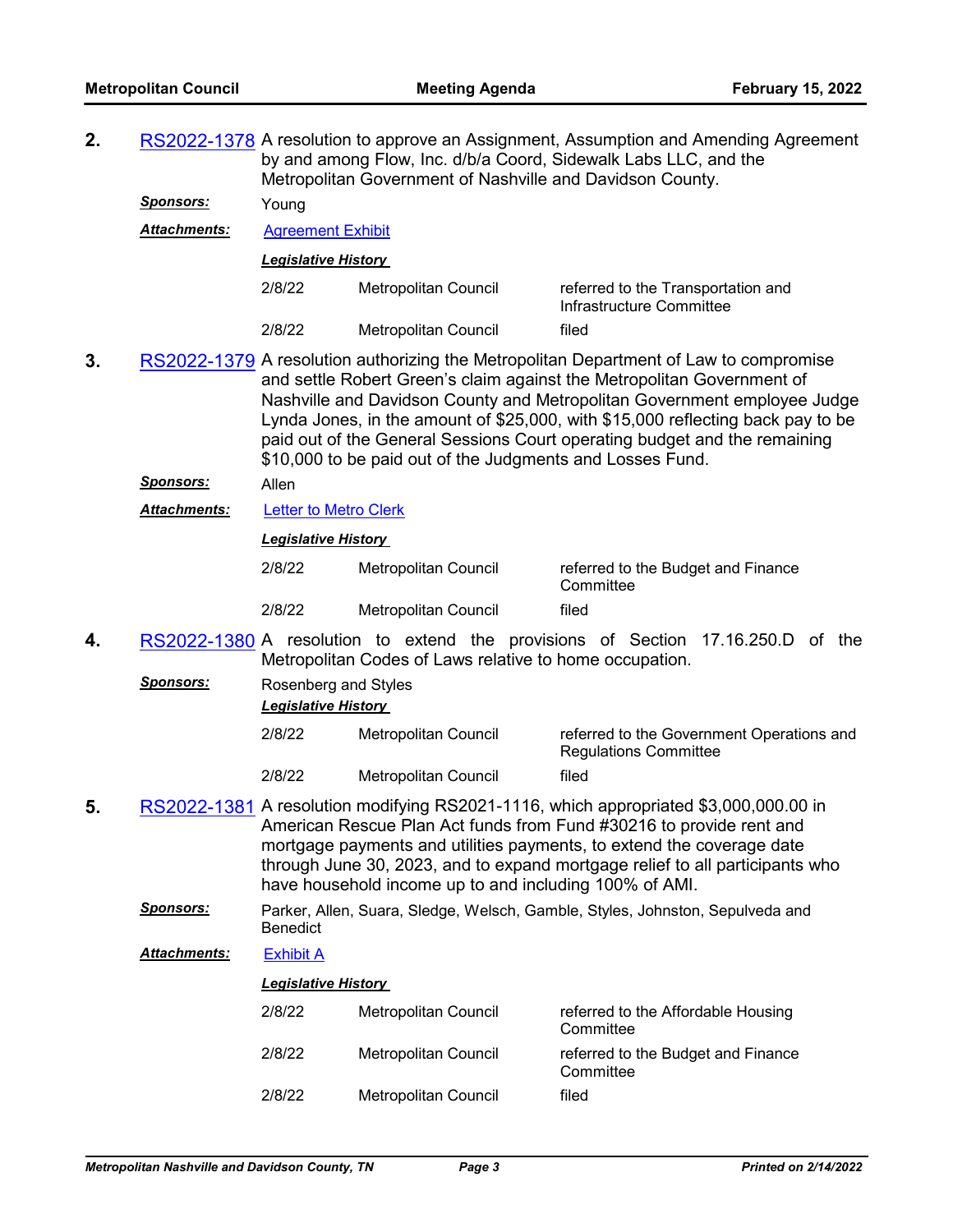- **6.** [RS2022-1382](http://nashville.legistar.com/gateway.aspx?m=l&id=/matter.aspx?key=14125) A resolution accepting a grant from the State of Tennessee, Department of Finance and Administration, to the Metropolitan Government, acting by and through the Office of Family Safety, to host a Tennessee Family Justice Centers Statewide Symposium to enhance the statewide network of Family Justice Centers and increase the capacity and skill of statewide teams.
	- *Sponsors:* Allen, Evans, Suara, Welsch and Styles

*Attachments:* [Grant Exhibit](http://nashville.legistar.com/gateway.aspx?M=F&ID=ef74a6f6-a84b-461d-b389-b77d6b4e7c89.pdf)

#### *Legislative History*

| 2/8/22 | Metropolitan Council | referred to the Budget and Finance<br>Committee       |
|--------|----------------------|-------------------------------------------------------|
| 2/8/22 | Metropolitan Council | referred to the Public Health and Safety<br>Committee |
| 2/8/22 | Metropolitan Council | filed                                                 |

- **7.** [RS2022-1383](http://nashville.legistar.com/gateway.aspx?m=l&id=/matter.aspx?key=14122) A resolution approving an application for a Tennessee Nonprofit Arts and Culture Recovery Fund grant from the Tennessee Arts Commission to the Metropolitan Government, acting by and through the Metropolitan Nashville Arts Commission, to provide general operating support of artists, arts programs, research, and community engagement.
	- *Sponsors:* Allen, Bradford, Welsch and Styles

## *Attachments:* [Grant Application Exhibit](http://nashville.legistar.com/gateway.aspx?M=F&ID=84871ef5-8320-4950-96d5-f63eebbc2439.pdf)

#### *Legislative History*

| 2/8/22 | Metropolitan Council | referred to the Budget and Finance<br>Committee                          |
|--------|----------------------|--------------------------------------------------------------------------|
| 2/8/22 | Metropolitan Council | referred to the Public Facilities, Arts, and<br><b>Culture Committee</b> |
| 2/8/22 | Metropolitan Council | filed                                                                    |

- **8.** [RS2022-1384](http://nashville.legistar.com/gateway.aspx?m=l&id=/matter.aspx?key=14116) A resolution approving a grant from the Nashville Predators Foundation to the Metropolitan Government, acting by and through the Metropolitan Board of Health's Animal Care and Control, to help support reduced pet adoption fees to reduce overcrowding.
	- *Sponsors:* Allen, Evans, Hancock and Bradford

## *Attachments:* [Grant Exhibit](http://nashville.legistar.com/gateway.aspx?M=F&ID=f174059f-2f4c-48cd-ba15-386ed238b385.pdf)

| 2/8/22 | Metropolitan Council | referred to the Budget and Finance<br>Committee       |
|--------|----------------------|-------------------------------------------------------|
| 2/8/22 | Metropolitan Council | referred to the Public Health and Safety<br>Committee |
| 2/8/22 | Metropolitan Council | filed                                                 |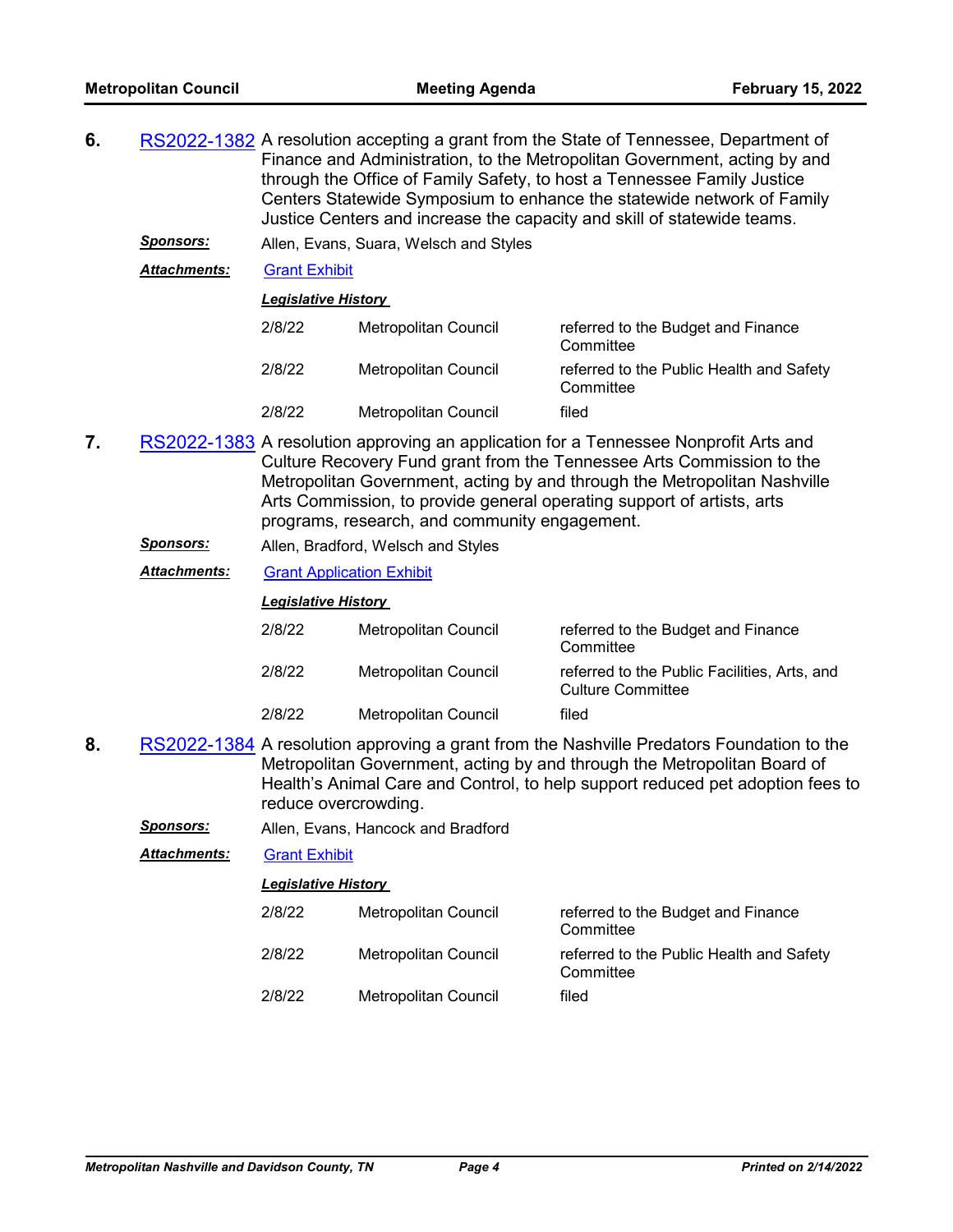- **9.** [RS2022-1385](http://nashville.legistar.com/gateway.aspx?m=l&id=/matter.aspx?key=14113) A resolution approving amendment one to a grant from the Tennessee Department of Health to the Metropolitan Government, acting by and through the Metropolitan Board of Health, to provide the Community Health Access and Navigation in Tennessee (CHANT) Program to deliver comprehensive care coordination services to eligible families and children.
	- *Sponsors:* Allen, Evans, Suara and Welsch

*Attachments:* [Grant Amendment One](http://nashville.legistar.com/gateway.aspx?M=F&ID=c3a10802-f7d7-43b6-9705-bc36c979efa0.pdf)

*Legislative History* 

| 2/8/22 | Metropolitan Council        | referred to the Budget and Finance<br>Committee       |
|--------|-----------------------------|-------------------------------------------------------|
| 2/8/22 | Metropolitan Council        | referred to the Public Health and Safety<br>Committee |
| 2/8/22 | <b>Metropolitan Council</b> | filed                                                 |

- **10.** [RS2022-1386](http://nashville.legistar.com/gateway.aspx?m=l&id=/matter.aspx?key=14117) A resolution approving amendment six to a grant from the Tennessee Department of Health to the Metropolitan Government, acting by and through the Metropolitan Board of Health, to improve the health of those residing in or visiting Davidson County through targeted strategies to prevent and control the use of tobacco products.
	- *Sponsors:* Allen, Evans, Hurt and Welsch
	- *Attachments:* [Grant Amendment Six](http://nashville.legistar.com/gateway.aspx?M=F&ID=356a972b-1c59-4cfa-882b-f6093e98db1a.pdf)

#### *Legislative History*

| 2/8/22 | Metropolitan Council | referred to the Budget and Finance<br>Committee       |
|--------|----------------------|-------------------------------------------------------|
| 2/8/22 | Metropolitan Council | referred to the Public Health and Safety<br>Committee |
| 2/8/22 | Metropolitan Council | filed                                                 |

- **11.** [RS2022-1387](http://nashville.legistar.com/gateway.aspx?m=l&id=/matter.aspx?key=14123) A resolution approving an Intergovernmental Agreement by and between the State of Tennessee, Department of Transportation, and the Metropolitan Government of Nashville and Davidson County, acting through the Nashville Department of Transportation and Multimodal Infrastructure, and CSX Transportation, Inc, for resurfacing from West of Harpeth Valley Road to East of Hillwood Boulevard, State Project No: 19S001-S2-003, Federal Project No: HSIP-1(456). (Proposal No. 2022M-005AG-001)
	- *Sponsors:* Allen, Withers, Young, Hausser, Druffel and Murphy
	- *Attachments:* [Agreement Exhibit](http://nashville.legistar.com/gateway.aspx?M=F&ID=e41a950d-4cd5-40f5-bae9-6dac4552b7ed.pdf)

| 2/8/22  | <b>Metropolitan Council</b> | referred to the Budget and Finance<br>Committee                |
|---------|-----------------------------|----------------------------------------------------------------|
| 2/8/22  | Metropolitan Council        | referred to the Planning and Zoning<br>Committee               |
| 2/8/22  | <b>Metropolitan Council</b> | referred to the Transportation and<br>Infrastructure Committee |
| 2/8/22  | <b>Metropolitan Council</b> | filed                                                          |
| 2/11/22 | <b>Planning Commission</b>  | approved                                                       |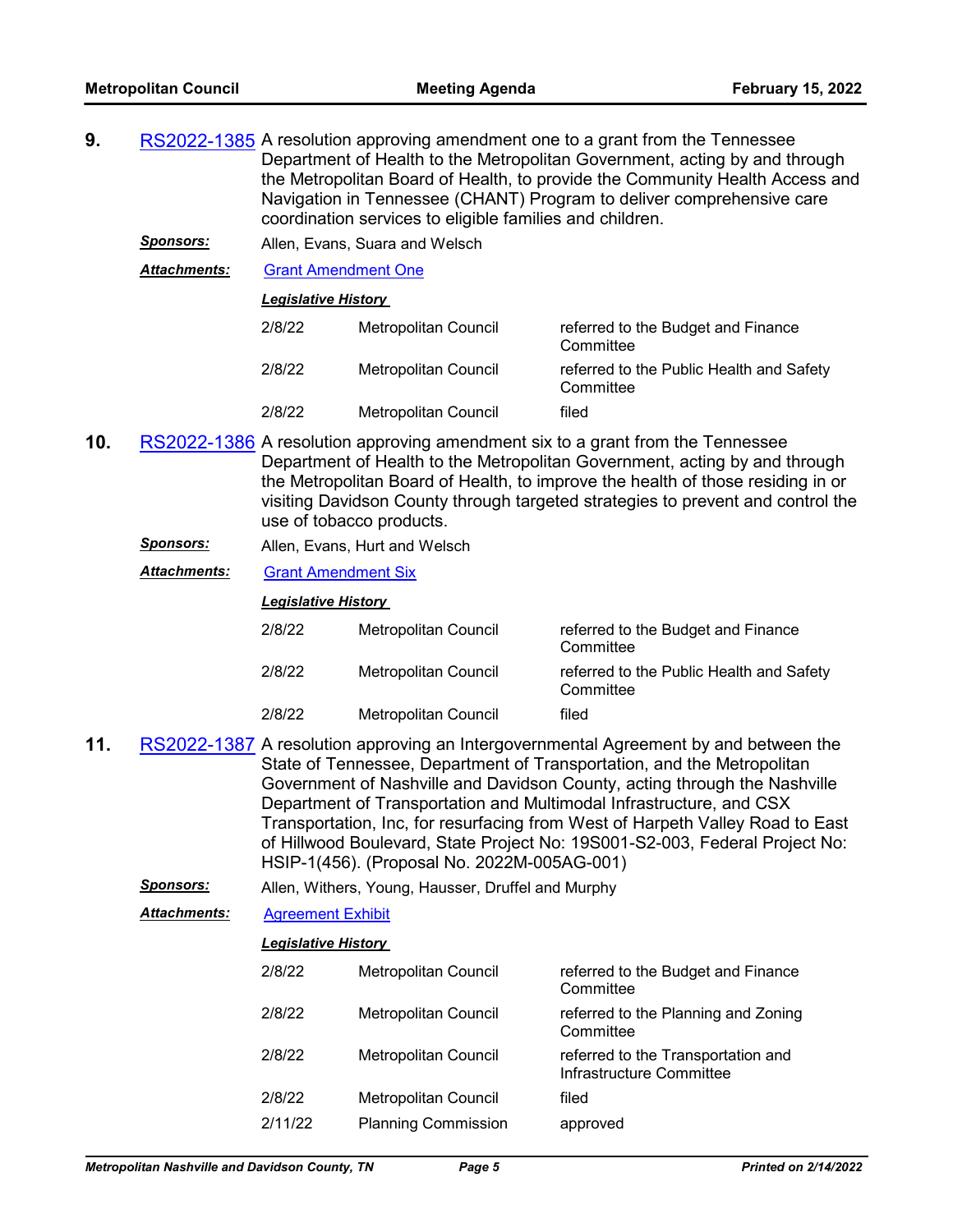| RS2022-1388 A resolution approving Amendment 2 to an Agreement by and between the |
|-----------------------------------------------------------------------------------|
| State of Tennessee, Department of Transportation, and the Metropolitan            |
| Government of Nashville & Davidson County, acting by and between the              |
| Department of Transportation and Multimodal Infrastructure, for the               |
| acceptance of work in connection with the construction of a sidewalk on           |
| Harding Place (State Route 255) - Phase 3, from Danby Drive to Nolensville        |
| Pike, Federal No. STP-M-NH-255(4), State No. 19LPLM-F3-122, PIN                   |
| 121791.00; Prop No. 2022M-009AG-001.                                              |
|                                                                                   |

- *Sponsors:* Johnston, Allen, Withers and Young
- *Attachments:* [Agreement Amendment 2](http://nashville.legistar.com/gateway.aspx?M=F&ID=4788beb5-64ac-4afd-a00a-f200b32f5ccc.pdf)

#### *Legislative History*

| 2/8/22  | Metropolitan Council        | referred to the Budget and Finance<br>Committee                |
|---------|-----------------------------|----------------------------------------------------------------|
| 2/8/22  | Metropolitan Council        | referred to the Planning and Zoning<br>Committee               |
| 2/8/22  | <b>Metropolitan Council</b> | referred to the Transportation and<br>Infrastructure Committee |
| 2/8/22  | Metropolitan Council        | filed                                                          |
| 2/11/22 | <b>Planning Commission</b>  | approved                                                       |

- **13.** [RS2022-1389](http://nashville.legistar.com/gateway.aspx?m=l&id=/matter.aspx?key=14118) A resolution accepting an in-kind grant from The Nature Conservancy to the Metropolitan Government, acting by and through the Metropolitan Board of Parks and Recreation, to fund restoration and cleanup efforts at Lytle Bend Park.
	- **Sponsors:** Rhoten, Allen, Bradford and Styles
	- *Attachments:* [Grant Exhibit](http://nashville.legistar.com/gateway.aspx?M=F&ID=aae92625-5318-40b5-b8c6-bac7fed850ee.pdf)

# *Legislative History*

| 2/8/22 | Metropolitan Council | referred to the Budget and Finance<br>Committee                          |
|--------|----------------------|--------------------------------------------------------------------------|
| 2/8/22 | Metropolitan Council | referred to the Public Facilities, Arts, and<br><b>Culture Committee</b> |
| 2/8/22 | Metropolitan Council | filed                                                                    |

- **14.** [RS2022-1390](http://nashville.legistar.com/gateway.aspx?m=l&id=/matter.aspx?key=14126) A resolution approving an application for a Project Safe Neighborhoods (PSN) grant from the Tennessee Department of Finance and Administration to the Metropolitan Government, acting by and through the Metropolitan Nashville Police Department, to reduce gun related violence in Nashville by funding additional training, staff overtime, and the purchase of additional forensic equipment.
	- *Sponsors:* Allen, Evans and Styles

*Attachments:* [Grant Application Exhibit](http://nashville.legistar.com/gateway.aspx?M=F&ID=a6b712e3-ada4-42a4-b0a9-1132cc774e4a.pdf)

| 2/8/22 | Metropolitan Council | referred to the Budget and Finance<br>Committee       |
|--------|----------------------|-------------------------------------------------------|
| 2/8/22 | Metropolitan Council | referred to the Public Health and Safety<br>Committee |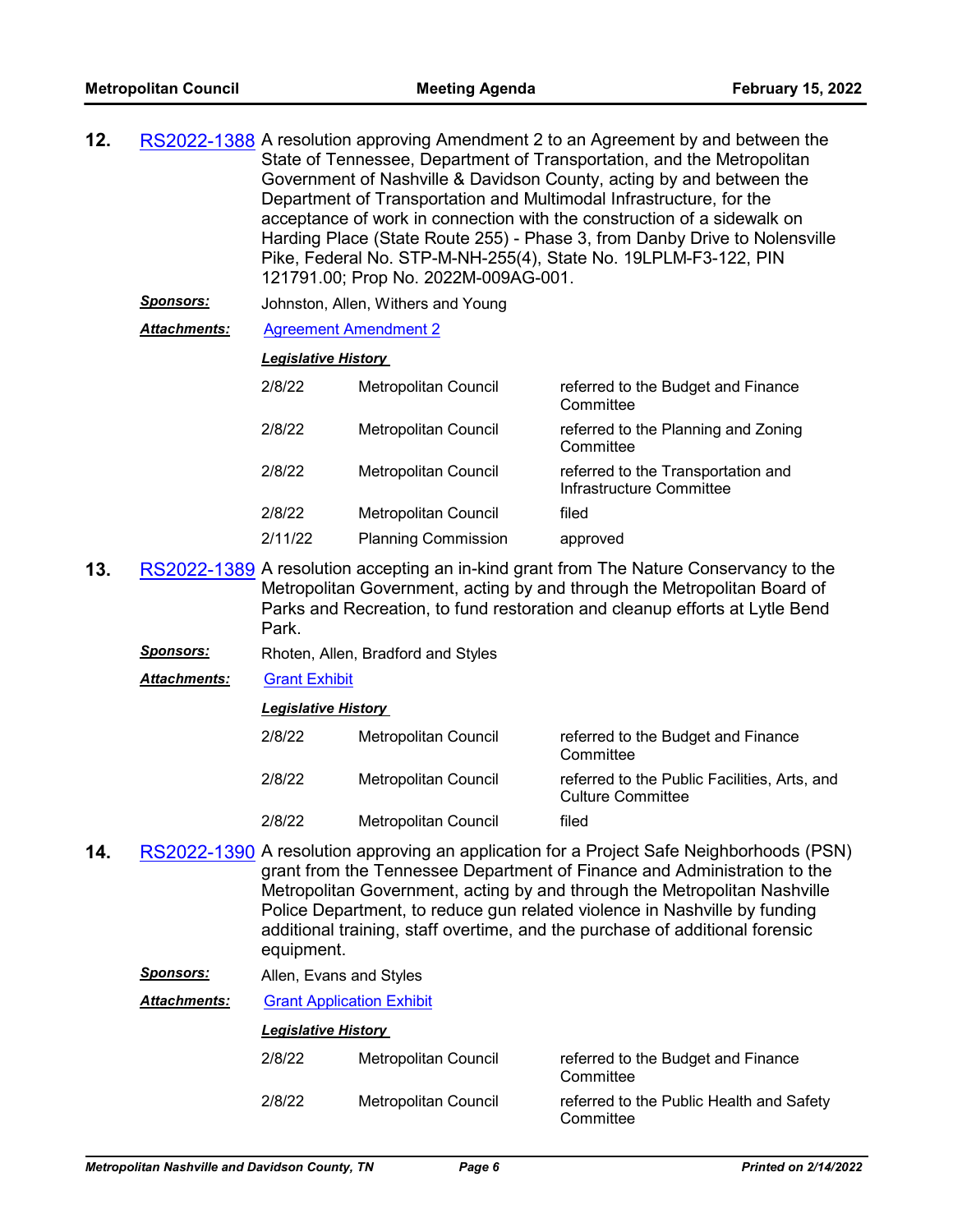|     |                  | 2/8/22                                                                                                                                                                                                                                   | Metropolitan Council                                            | filed                                                                                                                                                                                                                                       |
|-----|------------------|------------------------------------------------------------------------------------------------------------------------------------------------------------------------------------------------------------------------------------------|-----------------------------------------------------------------|---------------------------------------------------------------------------------------------------------------------------------------------------------------------------------------------------------------------------------------------|
| 15. |                  |                                                                                                                                                                                                                                          | experiencing a mental health crisis.                            | RS2022-1391 A Resolution urging the Metropolitan Nashville Police Department to expand its<br>use of mental health professionals in responding to calls involving an individual                                                             |
|     | <u>Sponsors:</u> | <b>Legislative History</b>                                                                                                                                                                                                               | Suara, Hurt, Styles, Benedict and Allen                         |                                                                                                                                                                                                                                             |
|     |                  | 2/8/22                                                                                                                                                                                                                                   | Metropolitan Council                                            | referred to the Public Health and Safety<br>Committee                                                                                                                                                                                       |
|     |                  | 2/8/22                                                                                                                                                                                                                                   | Metropolitan Council                                            | filed                                                                                                                                                                                                                                       |
| 16. |                  |                                                                                                                                                                                                                                          | Circuit Court Judge Barbara Jean Norman Haynes.                 | RS2022-1392 A resolution honoring the life of former Davidson County General Sessions and                                                                                                                                                   |
|     | <u>Sponsors:</u> | <b>Legislative History</b>                                                                                                                                                                                                               | Hausser, VanReece, Gamble, Styles and Allen                     | Young, Murphy, Suara, Withers, Henderson, OConnell, Evans, Johnston, Welsch,<br>Syracuse, Mendes, Nash, Hall, Rutherford, Hurt, Rhoten, Hagar, Pulley, Hancock,                                                                             |
|     |                  | 2/8/22                                                                                                                                                                                                                                   | Metropolitan Council                                            | referred to the Rules, Confirmations, and<br><b>Public Elections Committee</b>                                                                                                                                                              |
|     |                  | 2/8/22                                                                                                                                                                                                                                   | <b>Metropolitan Council</b>                                     | filed                                                                                                                                                                                                                                       |
| 17. |                  |                                                                                                                                                                                                                                          |                                                                 | RS2022-1393 A resolution honoring the life of Queen Mother Catherine Hayes Carr.                                                                                                                                                            |
|     | <b>Sponsors:</b> | Porterfield, Toombs, Hurt, Styles, Lee, Sledge, OConnell, Mendes, Cash, Henderson,<br>Evans, Rosenberg, Syracuse, Bradford, Roberts, Welsch, Nash, Johnston, Allen,<br>Hancock, Withers, Druffel and Suara<br><b>Legislative History</b> |                                                                 |                                                                                                                                                                                                                                             |
|     |                  | 2/8/22                                                                                                                                                                                                                                   | Metropolitan Council                                            | referred to the Rules, Confirmations, and<br><b>Public Elections Committee</b>                                                                                                                                                              |
|     |                  | 2/8/22                                                                                                                                                                                                                                   | Metropolitan Council                                            | filed                                                                                                                                                                                                                                       |
| 18. |                  | Tennessee.                                                                                                                                                                                                                               |                                                                 | RS2022-1394 A resolution urging the Tennessee General Assembly to support the Colonel<br>Thomas G. Bowden Act, SB 1749/HB 1686, to establish respite care program<br>for caregivers of individuals with Alzheimer's and related dementia in |
|     | <b>Sponsors:</b> | <b>Legislative History</b>                                                                                                                                                                                                               | Druffel, Hausser, Benedict and Allen                            | Bradford, Withers, Evans, Johnston, Styles, Syracuse, Welsch, Hall, Nash, Hagar,                                                                                                                                                            |
|     |                  | 2/8/22                                                                                                                                                                                                                                   | Metropolitan Council                                            | referred to the Rules, Confirmations, and<br><b>Public Elections Committee</b>                                                                                                                                                              |
|     |                  | 2/8/22                                                                                                                                                                                                                                   | Metropolitan Council                                            | filed                                                                                                                                                                                                                                       |
| 19. |                  |                                                                                                                                                                                                                                          | committee to guide its development and solicit community input. | RS2022-1395 A resolution in support of the establishment of a Fisk University Business<br>Incubation and Innovation Center and in support of establishing a steering                                                                        |
|     | <u>Sponsors:</u> | Hurt, OConnell, Styles and Allen                                                                                                                                                                                                         |                                                                 |                                                                                                                                                                                                                                             |
|     |                  | <b>Legislative History</b>                                                                                                                                                                                                               |                                                                 |                                                                                                                                                                                                                                             |
|     |                  | 2/8/22                                                                                                                                                                                                                                   | Metropolitan Council                                            | referred to the Rules, Confirmations, and<br><b>Public Elections Committee</b>                                                                                                                                                              |
|     |                  | 2/8/22                                                                                                                                                                                                                                   | Metropolitan Council                                            | filed                                                                                                                                                                                                                                       |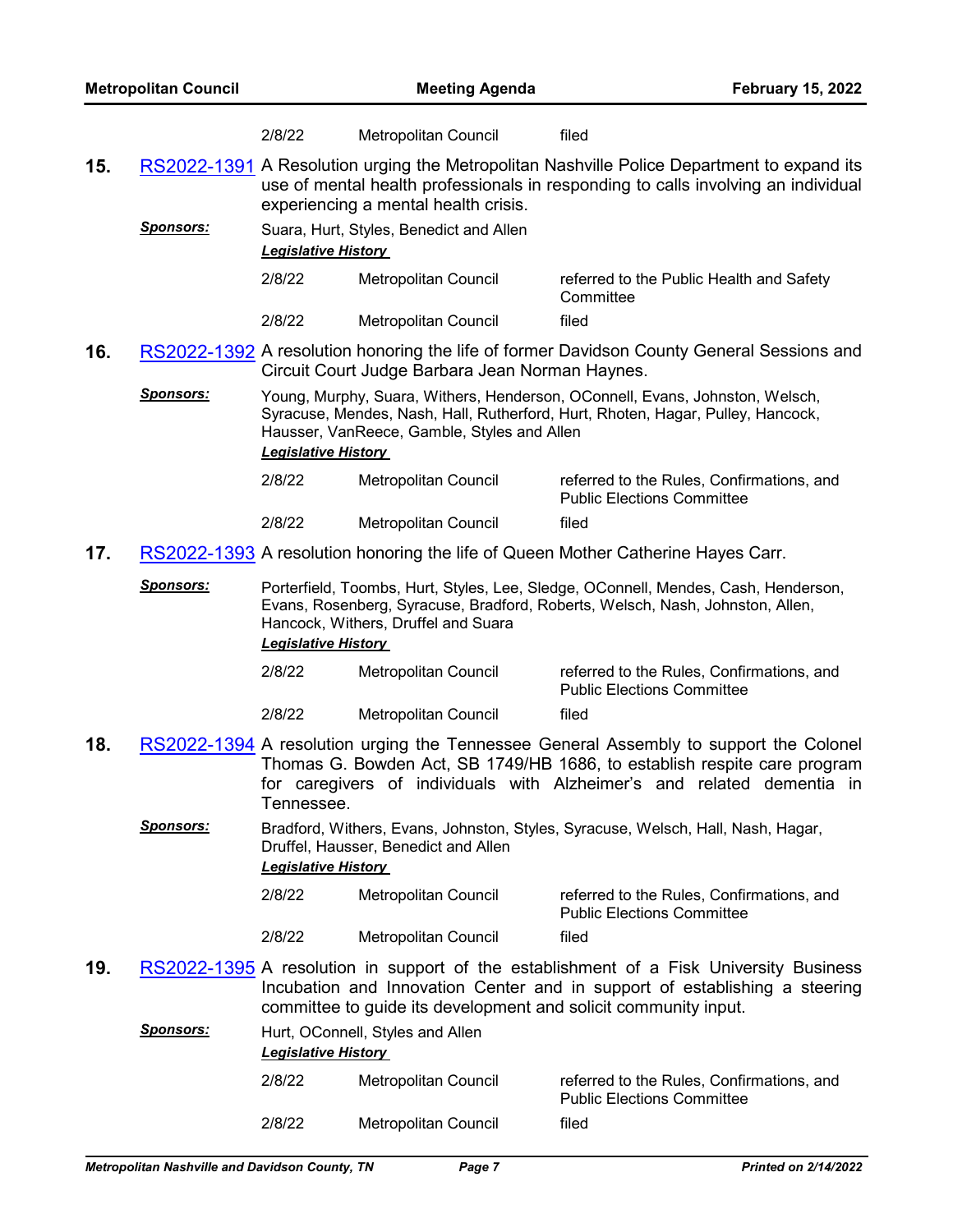# **H. Late Resolutions**

**H1.** RS2022-XXX A resolution approving a grant contract between the Metropolitan Government [X \(O'Connell\)](http://nashville.legistar.com/gateway.aspx?m=l&id=/matter.aspx?key=14146) of Nashville and Davidson County and Louisiana Homebuyer Education Collaborative, Inc. (d/b/a Housing NOLA), a 501(c)(3) organization, to provide homeless performance review and recommendation support.

*Sponsors:* OConnell

*Attachments:* [Grant Contract Exhibit](http://nashville.legistar.com/gateway.aspx?M=F&ID=2cfd1e21-d9c8-48e5-ad6f-7122ede7bae9.pdf)

#### *Legislative History*

| 2/11/22 | Metropolitan Council | referred to the Affordable Housing<br>Committee |
|---------|----------------------|-------------------------------------------------|
| 2/11/22 | Metropolitan Council | referred to the Budget and Finance<br>Committee |

# **I. Bills on Introduction and First Reading**

- **20.** [BL2022-1113](http://nashville.legistar.com/gateway.aspx?m=l&id=/matter.aspx?key=14134) An Ordinance to amend Chapter 6.80 of the Metropolitan Code of Laws to authorize the Metropolitan Transportation Licensing Commission to set certain fees related to wrecker and towing services.
	- *Sponsors:* Young *Legislative History*  2/8/22 Metropolitan Council filed
- **21.** [BL2022-1114](http://nashville.legistar.com/gateway.aspx?m=l&id=/matter.aspx?key=14137) An ordinance amending Section 13.08.080 of the Metropolitan Code of Laws pertaining to the use of License Plate Scanner (LPR) technology to add a definition of "personally identifiable information."
	- *Sponsors:* Mendes, Evans, Rosenberg and Allen *Legislative History*

2/8/22 Metropolitan Council filed

- **22.** [BL2022-1115](http://nashville.legistar.com/gateway.aspx?m=l&id=/matter.aspx?key=14143) An ordinance amending Section 13.08.080 of the Metropolitan Code of Laws pertaining to the use of License Plate Scanner (LPR) technology to exclude assisting with immigration enforcement as an allowed use of LPRs.
	- *Sponsors:* Mendes, Rosenberg and Allen *Legislative History*

2/8/22 Metropolitan Council filed

- **23.** [BL2022-1116](http://nashville.legistar.com/gateway.aspx?m=l&id=/matter.aspx?key=14135) An ordinance amending Section 13.08.080 of the Metropolitan Code of Laws pertaining to the use of License Plate Scanner (LPR) technology to ensure data access parity for the Community Oversight Board.
	- *Sponsors:* Mendes, Rosenberg and Allen *Legislative History* 
		- 2/8/22 Metropolitan Council filed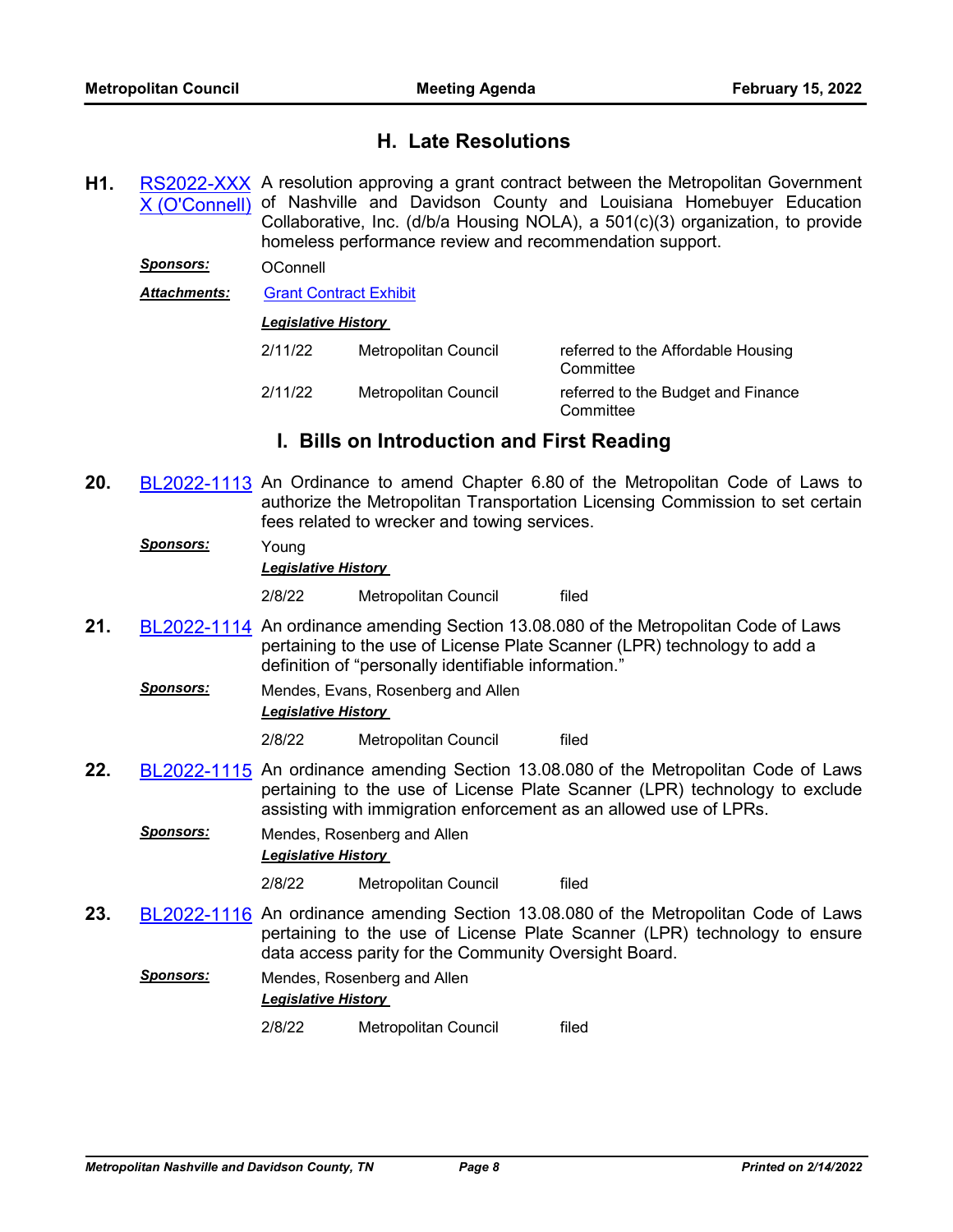| 24. |                     | BL2022-1117 An ordinance authorizing the Metropolitan Government of Nashville and<br>Davidson County, acting by and through the Metropolitan Department of Water<br>and Sewerage Services, hereinafter known as "METRO", to enter into an<br>agreement with Bancroft O'Quinn, Jr., hereinafter known as "DEVELOPER", to<br>provide improved public sanitary sewer service through the construction of an<br>improved stormwater system (Project No. SWGR 202136580 and Proposal<br>Number 2022M-004AG-001). |                                  |                                                                                                                                                                                                                                           |
|-----|---------------------|-------------------------------------------------------------------------------------------------------------------------------------------------------------------------------------------------------------------------------------------------------------------------------------------------------------------------------------------------------------------------------------------------------------------------------------------------------------------------------------------------------------|----------------------------------|-------------------------------------------------------------------------------------------------------------------------------------------------------------------------------------------------------------------------------------------|
|     | <u>Sponsors:</u>    |                                                                                                                                                                                                                                                                                                                                                                                                                                                                                                             | Taylor, Allen, Withers and Young |                                                                                                                                                                                                                                           |
|     | <b>Attachments:</b> | <b>Agreement Exhibit</b>                                                                                                                                                                                                                                                                                                                                                                                                                                                                                    |                                  |                                                                                                                                                                                                                                           |
|     |                     | <b>Legislative History</b>                                                                                                                                                                                                                                                                                                                                                                                                                                                                                  |                                  |                                                                                                                                                                                                                                           |
|     |                     | 1/24/22                                                                                                                                                                                                                                                                                                                                                                                                                                                                                                     | <b>Planning Commission</b>       | approved                                                                                                                                                                                                                                  |
|     |                     | 2/8/22                                                                                                                                                                                                                                                                                                                                                                                                                                                                                                      | Metropolitan Council             | filed                                                                                                                                                                                                                                     |
| 25. |                     |                                                                                                                                                                                                                                                                                                                                                                                                                                                                                                             |                                  | BL2022-1118 An ordinance authorizing The Metropolitan Government of Nashville and<br>Davidson County to abandon existing public access easement rights, for<br>property located at 532 Lemont Drive (Proposal No. 2022M-012ES-001).       |
|     | <u>Sponsors:</u>    | VanReece, Withers and Young                                                                                                                                                                                                                                                                                                                                                                                                                                                                                 |                                  |                                                                                                                                                                                                                                           |
|     | <b>Attachments:</b> | <b>Exhibit</b>                                                                                                                                                                                                                                                                                                                                                                                                                                                                                              |                                  |                                                                                                                                                                                                                                           |
|     |                     | <b>Legislative History</b>                                                                                                                                                                                                                                                                                                                                                                                                                                                                                  |                                  |                                                                                                                                                                                                                                           |
|     |                     | 1/24/22                                                                                                                                                                                                                                                                                                                                                                                                                                                                                                     | <b>Planning Commission</b>       | approved                                                                                                                                                                                                                                  |
|     |                     | 2/8/22                                                                                                                                                                                                                                                                                                                                                                                                                                                                                                      | Metropolitan Council             | filed                                                                                                                                                                                                                                     |
| 26. |                     |                                                                                                                                                                                                                                                                                                                                                                                                                                                                                                             |                                  | BL2022-1119 An ordinance authorizing The Metropolitan Government of Nashville and<br>Davidson County to adjust and raise casting of existing sanitary sewer<br>manholes, for property located at 5700 Crossings Boulevard (MWS Project No |

- manholes, for property located at 5700 Crossings Boulevard (MWS Project No. 21-SL-122 and Proposal No. 2022M-018ES-001).
	- **Sponsors:** Styles, Withers and Young
	- *Attachments:* [Exhibit](http://nashville.legistar.com/gateway.aspx?M=F&ID=21724904-2cad-46bd-a874-820a0782e91d.pdf)

## *Legislative History*

1/24/22 Planning Commission approved 2/8/22 Metropolitan Council filed

# **J. Late Bills**

**J1.** [BL2022-XXX](http://nashville.legistar.com/gateway.aspx?m=l&id=/matter.aspx?key=14147) X (Evans) An ordinance approving a contract between the Metropolitan Government, acting by and through the Metropolitan Nashville Police Department, and the Mental Health Cooperative to ensure the provision, integration, and implementation of mental health training for Metro Police Department Personnel by Mental Health Cooperative Clinical Personnel.

*Sponsors:* Evans and Allen

*Attachments:* [Contract Exhibit](http://nashville.legistar.com/gateway.aspx?M=F&ID=bf42b3b3-4bbf-4e3f-9185-e47a2daa556b.pdf)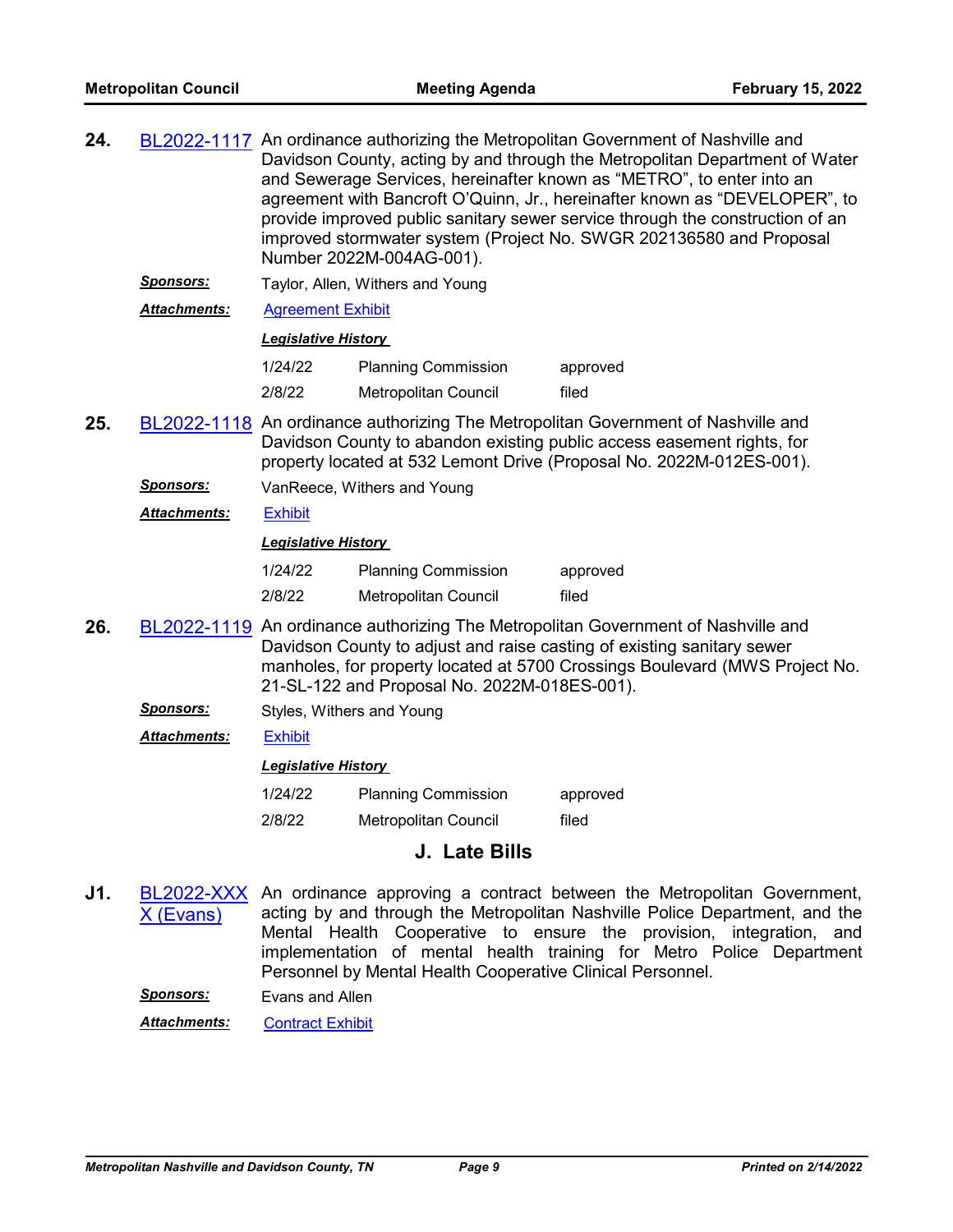# **K. Bills on Second Reading**

- **27.** [BL2021-884](http://nashville.legistar.com/gateway.aspx?m=l&id=/matter.aspx?key=13526) An ordinance authorizing The Metropolitan Government of Nashville and Davidson County to abandon existing sanitary sewer main, sanitary sewer manhole and easements, and to accept new sanitary sewer main, sanitary sewer manholes and easements, for property located on 4005 Utah Avenue, (MWS Project No. 21-SL-89 and Proposal No. 2021M-068ES-001).
	- *Sponsors:* Murphy and Nash
	- *Attachments:* [BL2021-884 Exhibit](http://nashville.legistar.com/gateway.aspx?M=F&ID=f23a379e-337a-4af1-bff9-5459762f5cde.pdf)

## *Legislative History*

| 8/20/21  | <b>Planning Commission</b>                                                                      | approved                                                                  |
|----------|-------------------------------------------------------------------------------------------------|---------------------------------------------------------------------------|
| 9/7/21   | <b>Metropolitan Council</b>                                                                     | passed on first reading                                                   |
| 9/21/21  | <b>Public Works Committee</b>                                                                   | deferred                                                                  |
| 9/21/21  | Metropolitan Council                                                                            | deferred                                                                  |
| 10/5/21  | Transportation and<br>Infrastructure Committee                                                  | approved                                                                  |
| 10/5/21  | Metropolitan Council                                                                            | deferred                                                                  |
| 10/19/21 | Metropolitan Council                                                                            | deferred indefinitely                                                     |
| 1/18/22  | Metropolitan Council                                                                            | reinstated<br>Placed back on 2/1/22 agenda at the request of the sponsor. |
| 2/1/22   | Metropolitan Council                                                                            | referred to the Planning and Zoning<br>Committee                          |
|          | 9/20/21 recommended for deferral<br>10/4/21 recommended for deferral<br>2/1/22 deferred by rule |                                                                           |
| 2/1/22   | Metropolitan Council                                                                            | deferred                                                                  |

**28.** [BL2021-897](http://nashville.legistar.com/gateway.aspx?m=l&id=/matter.aspx?key=13499) An ordinance to amend Title 17 of the Metropolitan Code of Laws, the Zoning Ordinance of The Metropolitan Government of Nashville and Davidson County, by applying a Contextual Overlay District to various properties located east of Nolensville Pike, zoned R10, R15, R20, and RS10 (101.34 acres), all of which is described herein (Proposal No. 2021COD-004-001).

| <b>Sponsors:</b>    | Sepulveda                              |                        |                         |  |
|---------------------|----------------------------------------|------------------------|-------------------------|--|
| <b>Attachments:</b> |                                        | BL2021-897 Owners List |                         |  |
|                     | <b>BL2021-897 Sketch</b>               |                        |                         |  |
|                     | Substitute - BL2021-897-Parcel Table   |                        |                         |  |
|                     | Substitute - BL2021-897 - Owners Table |                        |                         |  |
|                     | Substitute - BL2021-897                |                        |                         |  |
|                     | <b>Legislative History</b>             |                        |                         |  |
|                     | 8/31/21                                | Metropolitan Council   | filed                   |  |
|                     | 9/7/21                                 | Metropolitan Council   | passed on first reading |  |
|                     | 9/10/21                                | Metropolitan Council   | advertised              |  |

9/23/21 Planning Commission (9-0)

| Tiled                   |  |
|-------------------------|--|
| passed on first reading |  |
| advertised              |  |
| approved                |  |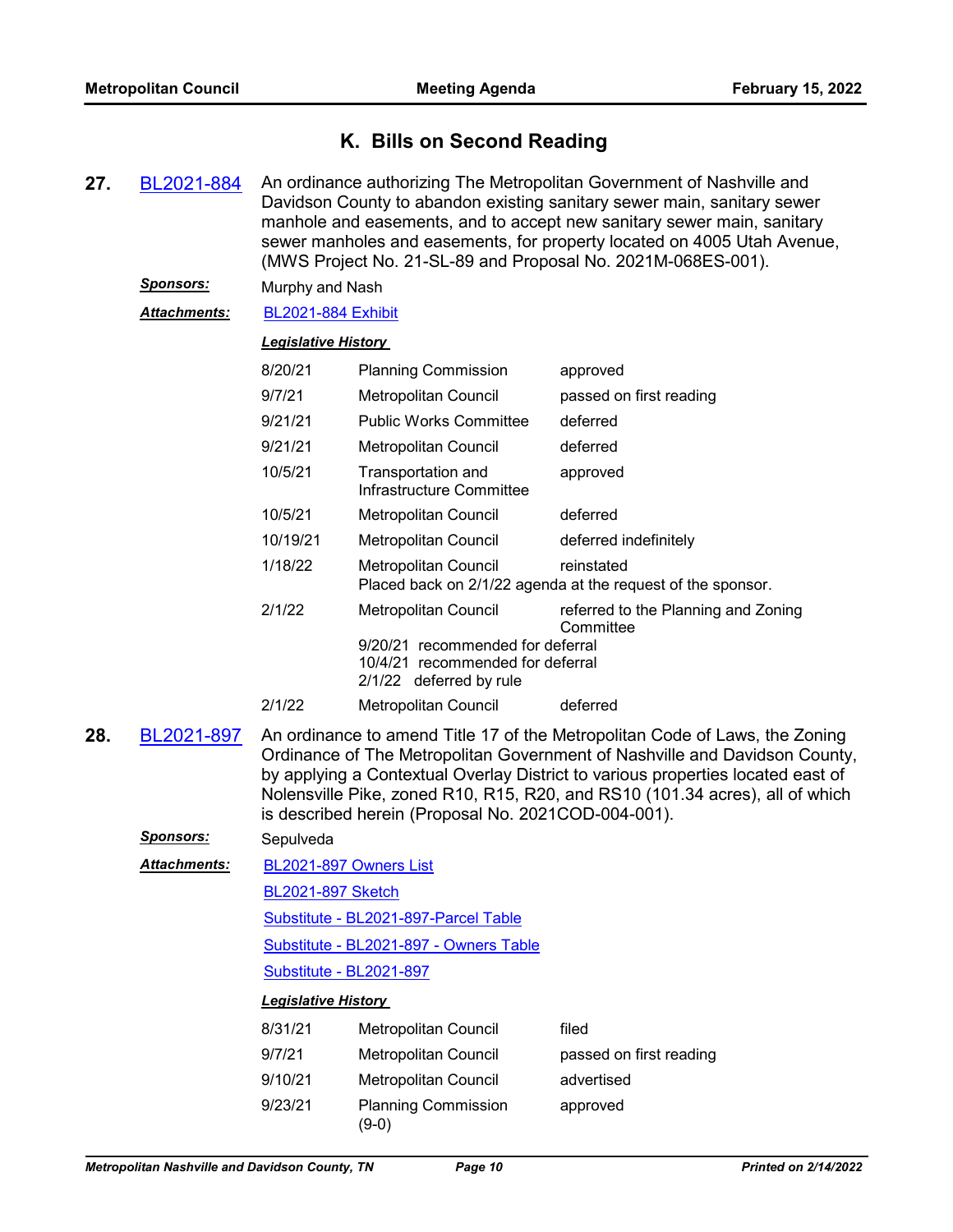|     |                  | 10/5/21                                               | Metropolitan Council                                                                                                                                                                                                   | public hearing                                                                      |
|-----|------------------|-------------------------------------------------------|------------------------------------------------------------------------------------------------------------------------------------------------------------------------------------------------------------------------|-------------------------------------------------------------------------------------|
|     |                  | 10/5/21                                               | Metropolitan Council<br>10/5/21 public hearing held; second reading deferred                                                                                                                                           | deferred                                                                            |
|     |                  | 11/2/21                                               | Metropolitan Council                                                                                                                                                                                                   | substituted                                                                         |
|     |                  | 11/2/21                                               | Metropolitan Council<br>deferred to 12/7/21                                                                                                                                                                            | deferred                                                                            |
|     |                  | 11/3/21                                               | Planning and Zoning<br>Committee                                                                                                                                                                                       | approved                                                                            |
|     |                  | 12/7/21                                               | Metropolitan Council<br>deferred to 1/4/22                                                                                                                                                                             | deferred                                                                            |
|     |                  | 1/4/22                                                | Metropolitan Council<br>deferred to 2/1/22 meeting                                                                                                                                                                     | deferred                                                                            |
|     |                  | 2/1/22                                                | Planning and Zoning<br>Committee                                                                                                                                                                                       | approved                                                                            |
|     |                  | 2/1/22                                                | Metropolitan Council                                                                                                                                                                                                   | deferred                                                                            |
| 29. |                  | <b>Transportation Vehicles.</b>                       | Code pertaining to the operation and regulation of Entertainment                                                                                                                                                       | BL2022-1089 An Ordinance amending Chapter 6.77 and Chapter 7.24 of the Metropolitan |
|     | Sponsors:        | Allen and Styles                                      |                                                                                                                                                                                                                        |                                                                                     |
|     | Attachments:     | Proposed Amendment - BL2022-1089 - Young              |                                                                                                                                                                                                                        |                                                                                     |
|     |                  | <b>Legislative History</b>                            |                                                                                                                                                                                                                        |                                                                                     |
|     |                  | 1/25/22                                               | Metropolitan Council                                                                                                                                                                                                   | filed                                                                               |
|     |                  | 2/1/22                                                | Metropolitan Council                                                                                                                                                                                                   | referred to the Transportation and<br>Infrastructure Committee                      |
|     |                  | 2/1/22                                                | Metropolitan Council                                                                                                                                                                                                   | passed on first reading                                                             |
| 30. |                  |                                                       | BL2022-1091 An ordinance authorizing Nashville Urban Venture, LLC to install, construct<br>and maintain underground encroachments in the right of way located at 609<br>Overton Street. (Proposal No. 2022M-004EN-001) |                                                                                     |
|     | <b>Sponsors:</b> |                                                       | OConnell, Withers and Young                                                                                                                                                                                            |                                                                                     |
|     | Attachments:     | Exhibit                                               |                                                                                                                                                                                                                        |                                                                                     |
|     |                  | <b>Legislative History</b>                            |                                                                                                                                                                                                                        |                                                                                     |
|     |                  | 1/10/22                                               | <b>Planning Commission</b>                                                                                                                                                                                             | approved                                                                            |
|     |                  | 1/25/22                                               | Metropolitan Council                                                                                                                                                                                                   | filed                                                                               |
|     |                  | 2/1/22                                                | Metropolitan Council                                                                                                                                                                                                   | referred to the Planning and Zoning<br>Committee                                    |
|     |                  | 2/1/22                                                | <b>Metropolitan Council</b>                                                                                                                                                                                            | referred to the Transportation and<br>Infrastructure Committee                      |
|     |                  | 2/1/22                                                | Metropolitan Council                                                                                                                                                                                                   | passed on first reading                                                             |
| 31. |                  |                                                       | McMurry Way" for a portion of Woodruff Street.                                                                                                                                                                         | BL2022-1092 An Ordinance providing the honorary street name designation of "David"  |
|     | <b>Sponsors:</b> | Taylor, Lee and Hancock<br><b>Legislative History</b> |                                                                                                                                                                                                                        | VanReece, Withers, Bradford, Young, Benedict, Vercher, Gamble, Styles, Suara, Hurt, |

**Metropolitan Council Meeting Agenda February 15, 2022**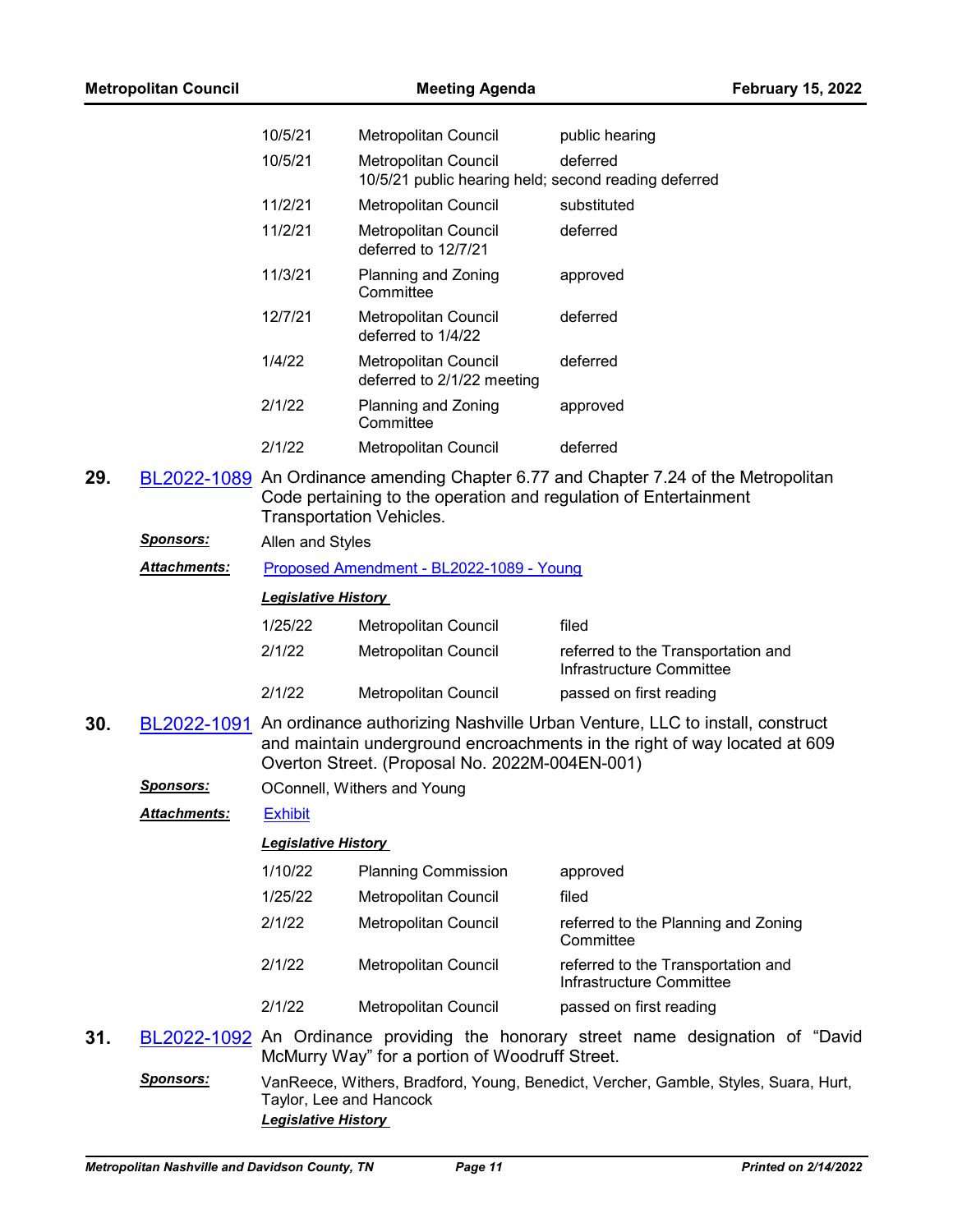|     | <b>Metropolitan Council</b> |                                | <b>Meeting Agenda</b>              | <b>February 15, 2022</b>                                                                                                                                                                                                                                                                                                                                                                                                                                             |
|-----|-----------------------------|--------------------------------|------------------------------------|----------------------------------------------------------------------------------------------------------------------------------------------------------------------------------------------------------------------------------------------------------------------------------------------------------------------------------------------------------------------------------------------------------------------------------------------------------------------|
|     |                             | 1/25/22                        | Metropolitan Council               | filed                                                                                                                                                                                                                                                                                                                                                                                                                                                                |
|     |                             | 2/1/22                         | Metropolitan Council               | referred to the Transportation and<br>Infrastructure Committee                                                                                                                                                                                                                                                                                                                                                                                                       |
|     |                             | 2/1/22                         | Metropolitan Council               | passed on first reading                                                                                                                                                                                                                                                                                                                                                                                                                                              |
| 32. |                             |                                | Proposal Number 2022M-003AG-001).  | BL2022-1093 An ordinance authorizing the Metropolitan Government of Nashville and<br>Davidson County, acting by and through the Metropolitan Department of Water<br>and Sewerage Services, hereinafter known as "METRO", to enter into an<br>agreement with PR Germantown, LLC, hereinafter known as "DEVELOPER",<br>to provide improved public sanitary sewer service through the construction of<br>an improved stormwater system (Project No. SWGR 2021057815 and |
|     | <u>Sponsors:</u>            |                                | OConnell, Allen, Withers and Young |                                                                                                                                                                                                                                                                                                                                                                                                                                                                      |
|     | <b>Attachments:</b>         | <b>Participation Agreement</b> |                                    |                                                                                                                                                                                                                                                                                                                                                                                                                                                                      |
|     |                             | <b>Legislative History</b>     |                                    |                                                                                                                                                                                                                                                                                                                                                                                                                                                                      |
|     |                             | 12/22/21                       | <b>Planning Commission</b>         | approved                                                                                                                                                                                                                                                                                                                                                                                                                                                             |
|     |                             | 1/25/22                        | <b>Metropolitan Council</b>        | filed                                                                                                                                                                                                                                                                                                                                                                                                                                                                |
|     |                             | 2/1/22                         | Metropolitan Council               | referred to the Budget and Finance<br>Committee                                                                                                                                                                                                                                                                                                                                                                                                                      |
|     |                             | 2/1/22                         | Metropolitan Council               | referred to the Planning and Zoning<br>Committee                                                                                                                                                                                                                                                                                                                                                                                                                     |
|     |                             | 2/1/22                         | Metropolitan Council               | referred to the Transportation and<br>Infrastructure Committee                                                                                                                                                                                                                                                                                                                                                                                                       |
|     |                             | 2/1/22                         | <b>Metropolitan Council</b>        | passed on first reading                                                                                                                                                                                                                                                                                                                                                                                                                                              |
| 33. |                             | 2022M-006ES-001).              |                                    | BL2022-1094 An ordinance authorizing The Metropolitan Government of Nashville and<br>Davidson County to accept new sanitary sewer main and sanitary sewer<br>manholes, for property located at 806 16th Avenue North, also known as the<br>Lofts at Marathon (MWS Project No. 21-SL-143 and Proposal No.                                                                                                                                                             |
|     | <u>Sponsors:</u>            |                                | OConnell, Withers and Young        |                                                                                                                                                                                                                                                                                                                                                                                                                                                                      |
|     | Attachments:                | <b>Exhibit</b>                 |                                    |                                                                                                                                                                                                                                                                                                                                                                                                                                                                      |
|     |                             | <b>Legislative History</b>     |                                    |                                                                                                                                                                                                                                                                                                                                                                                                                                                                      |
|     |                             | 12/22/21                       | <b>Planning Commission</b>         | approved                                                                                                                                                                                                                                                                                                                                                                                                                                                             |
|     |                             | 1/25/22                        | Metropolitan Council               | filed                                                                                                                                                                                                                                                                                                                                                                                                                                                                |
|     |                             | 2/1/22                         | Metropolitan Council               | referred to the Planning and Zoning<br>Committee                                                                                                                                                                                                                                                                                                                                                                                                                     |
|     |                             | 2/1/22                         | Metropolitan Council               | referred to the Transportation and<br>Infrastructure Committee                                                                                                                                                                                                                                                                                                                                                                                                       |

2/1/22 Metropolitan Council passed on first reading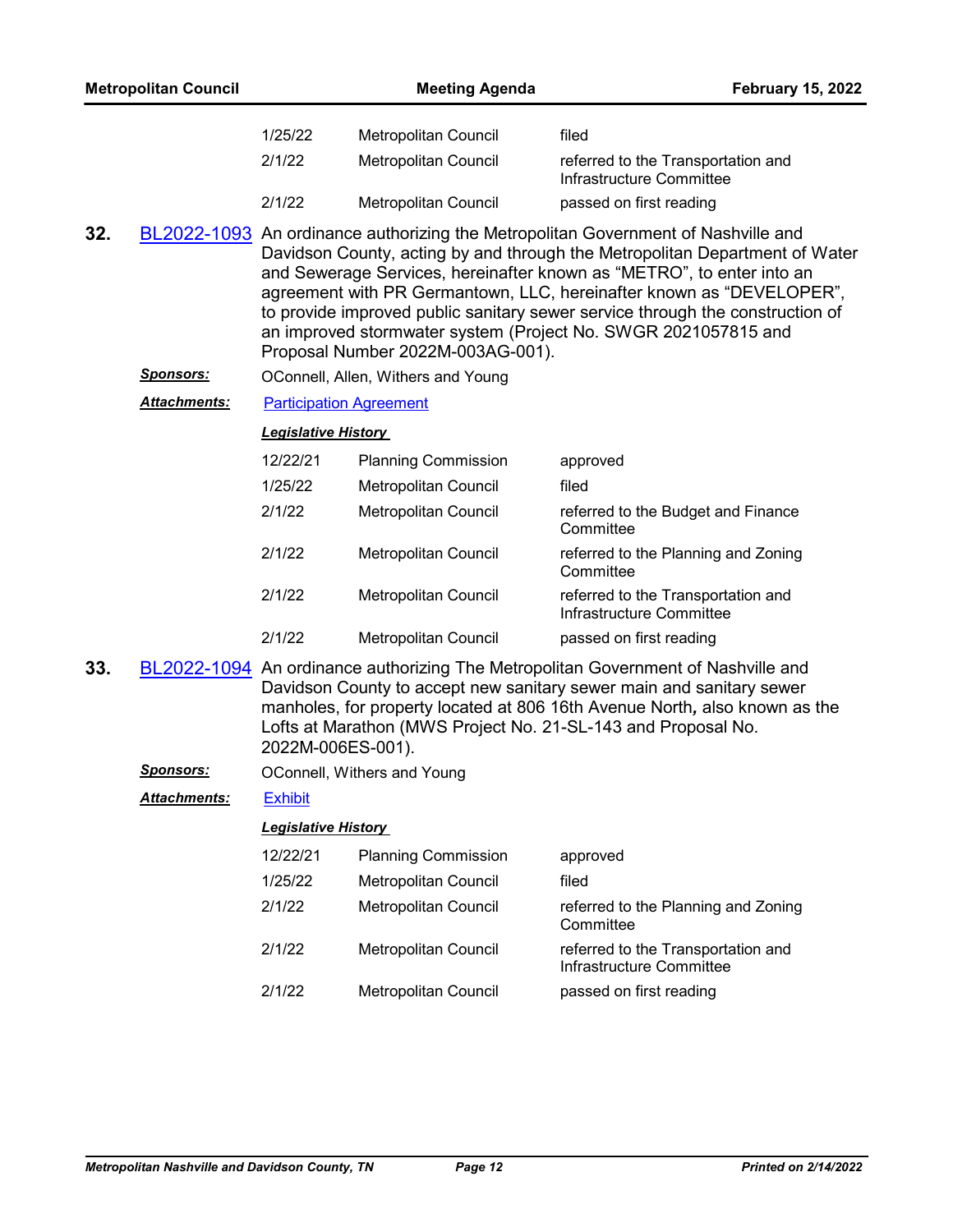- **34.** [BL2022-1095](http://nashville.legistar.com/gateway.aspx?m=l&id=/matter.aspx?key=14059) An ordinance authorizing The Metropolitan Government of Nashville and Davidson County to accept new water and sanitary sewer mains, fire hydrant assemblies, sanitary sewer manholes and easements, for two properties located at 725 Tulip Grove Road and 4811 Leesa Ann Lane, also known as Tulip Springs Townhomes (MWS Project Nos. 21-WL-37 and 21-SL-85 and Proposal No. 2022M-008ES-001).
	- *Sponsors:* Hagar, Withers and Young

*Attachments:* [Exhibit](http://nashville.legistar.com/gateway.aspx?M=F&ID=84316bfb-4eb2-45f7-a075-d7c9490513b5.pdf)

#### *Legislative History*

| 12/22/21 | <b>Planning Commission</b>  | approved                                                       |
|----------|-----------------------------|----------------------------------------------------------------|
| 1/25/22  | Metropolitan Council        | filed                                                          |
| 2/1/22   | <b>Metropolitan Council</b> | referred to the Planning and Zoning<br>Committee               |
| 2/1/22   | Metropolitan Council        | referred to the Transportation and<br>Infrastructure Committee |
| 2/1/22   | <b>Metropolitan Council</b> | passed on first reading                                        |

- **35.** [BL2022-1096](http://nashville.legistar.com/gateway.aspx?m=l&id=/matter.aspx?key=14062) An ordinance authorizing The Metropolitan Government of Nashville and Davidson County to abandon and remove existing water main, and to accept new water main and fire hydrant assembly, for property located at 804 14th Avenue North, (MWS Project No. 21-WL-21 and Proposal No. 2022M-010ES-001).
	- **Sponsors: OConnell, Withers and Young**
	- *Attachments:* [Exhibit](http://nashville.legistar.com/gateway.aspx?M=F&ID=df6be1e0-40f8-407d-a346-d7735de66de5.pdf)

#### *Legislative History*

| 1/10/22 | <b>Planning Commission</b>  | approved                                                       |
|---------|-----------------------------|----------------------------------------------------------------|
| 1/25/22 | Metropolitan Council        | filed                                                          |
| 2/1/22  | <b>Metropolitan Council</b> | referred to the Planning and Zoning<br>Committee               |
| 2/1/22  | <b>Metropolitan Council</b> | referred to the Transportation and<br>Infrastructure Committee |
| 2/1/22  | Metropolitan Council        | passed on first reading                                        |

- **36.** [BL2022-1097](http://nashville.legistar.com/gateway.aspx?m=l&id=/matter.aspx?key=14063) An ordinance authorizing The Metropolitan Government of Nashville and Davidson County to abandon existing public sanitary sewer main and sanitary sewer manhole, and to accept new sanitary sewer mains and sanitary sewer manholes, for three properties located at 1170, 1176 and 1180 Dickerson Pike, also known as Dickerson Pike Townhomes (MWS Project No. 21-SL-230 and Proposal No. 2022M-009ES-001).
	- *Sponsors:* Young and Withers
	- *Attachments:* [Exhibit](http://nashville.legistar.com/gateway.aspx?M=F&ID=97477704-26b3-47b0-a09c-ceb804faf59a.pdf)

| 1/10/22 | <b>Planning Commission</b> | approved |
|---------|----------------------------|----------|
| 1/25/22 | Metropolitan Council       | filed    |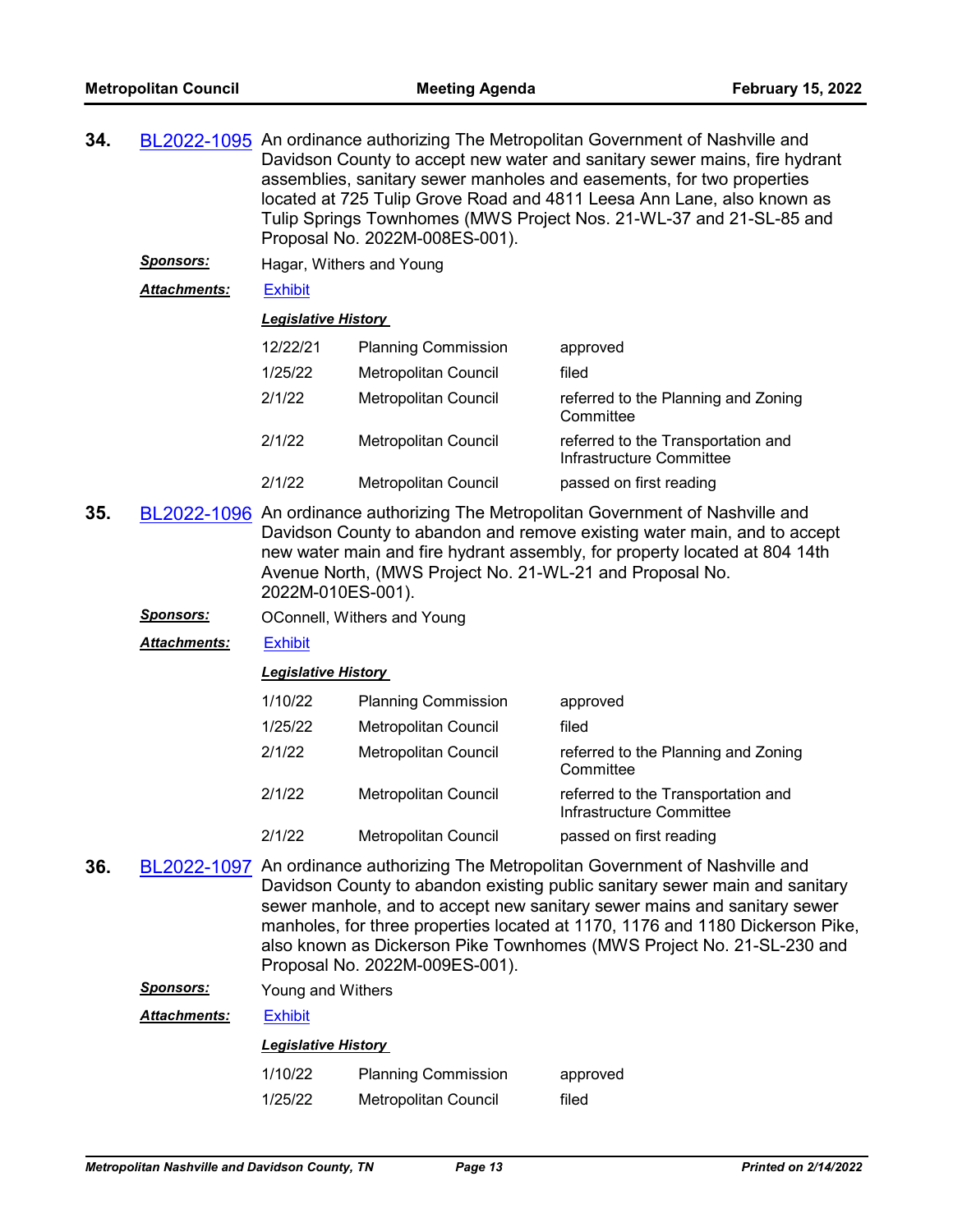|     | <b>Metropolitan Council</b> |        | <b>Meeting Agenda</b> | <b>February 15, 2022</b>                                                                |
|-----|-----------------------------|--------|-----------------------|-----------------------------------------------------------------------------------------|
|     |                             | 2/1/22 | Metropolitan Council  | referred to the Planning and Zoning<br>Committee                                        |
|     |                             | 2/1/22 | Metropolitan Council  | referred to the Transportation and<br>Infrastructure Committee                          |
|     |                             | 2/1/22 | Metropolitan Council  | passed on first reading                                                                 |
| 37. |                             |        |                       | BL2022-1112 An ordinance authorizing the acquisition of an interest in a parcel of real |

property and approving the granting of an easement above and below the same parcel in connection with the development of a project located at 215 and 217 Third Avenue North. (Proposal No. 2022M-020ES-001).

## *Sponsors:* OConnell

[Exhibit 1-quitclaim deed](http://nashville.legistar.com/gateway.aspx?M=F&ID=b2cdd669-390c-460d-b80e-1076a6be0875.pdf) *Attachments:*

[Exhibit 2-agreement](http://nashville.legistar.com/gateway.aspx?M=F&ID=dad2135c-c76f-4553-9066-e0eabab76d58.pdf)

## *Legislative History*

| 2/1/22 | <b>Metropolitan Council</b> | referred to the Budget and Finance<br>Committee                |
|--------|-----------------------------|----------------------------------------------------------------|
| 2/1/22 | <b>Metropolitan Council</b> | referred to the Planning and Zoning<br>Committee               |
| 2/1/22 | <b>Metropolitan Council</b> | referred to the Transportation and<br>Infrastructure Committee |
| 2/1/22 | <b>Metropolitan Council</b> | referred to the Planning Commission                            |
| 2/1/22 | <b>Metropolitan Council</b> | passed on first reading                                        |

# **L. Bills on Third Reading**

**38.** [BL2021-853](http://nashville.legistar.com/gateway.aspx?m=l&id=/matter.aspx?key=13415) An ordinance to amend Title 17 of the Metropolitan Code of Laws, the Zoning Ordinance of The Metropolitan Government of Nashville and Davidson County, by applying a Historic Landmark Overlay District to property located at 435 Old Hickory Boulevard, at the southeast corner of Donna Drive and Old Hickory Boulevard, zoned RS20 (1.44 acres), all of which is described herein (Proposal No. 2021HL-003-001).

*Sponsors:* VanReece

*Attachments:* [BL2021-853 Sketch](http://nashville.legistar.com/gateway.aspx?M=F&ID=42da74b8-94eb-499a-941b-939ba436d14a.docx)

| 7/27/21 | <b>Metropolitan Council</b>                                                                                                                                                 | filed                   |
|---------|-----------------------------------------------------------------------------------------------------------------------------------------------------------------------------|-------------------------|
| 8/3/21  | <b>Metropolitan Council</b>                                                                                                                                                 | passed on first reading |
| 8/13/21 | <b>Metropolitan Council</b><br>9/10/21 advertised<br>11/2/21 advertised<br>1/7/22 advertised                                                                                | advertised              |
| 9/7/21  | Metropolitan Council<br>public hearing deferred to 10/5/2021<br>9/7/21<br>10/5/21 public hearing deferred indefinitely<br>10/18/21 reinstated for public hearing on 12/7/21 | public hearing          |
| 9/7/21  | Metropolitan Council                                                                                                                                                        | deferred                |
| 10/5/21 | <b>Metropolitan Council</b>                                                                                                                                                 | deferred indefinitely   |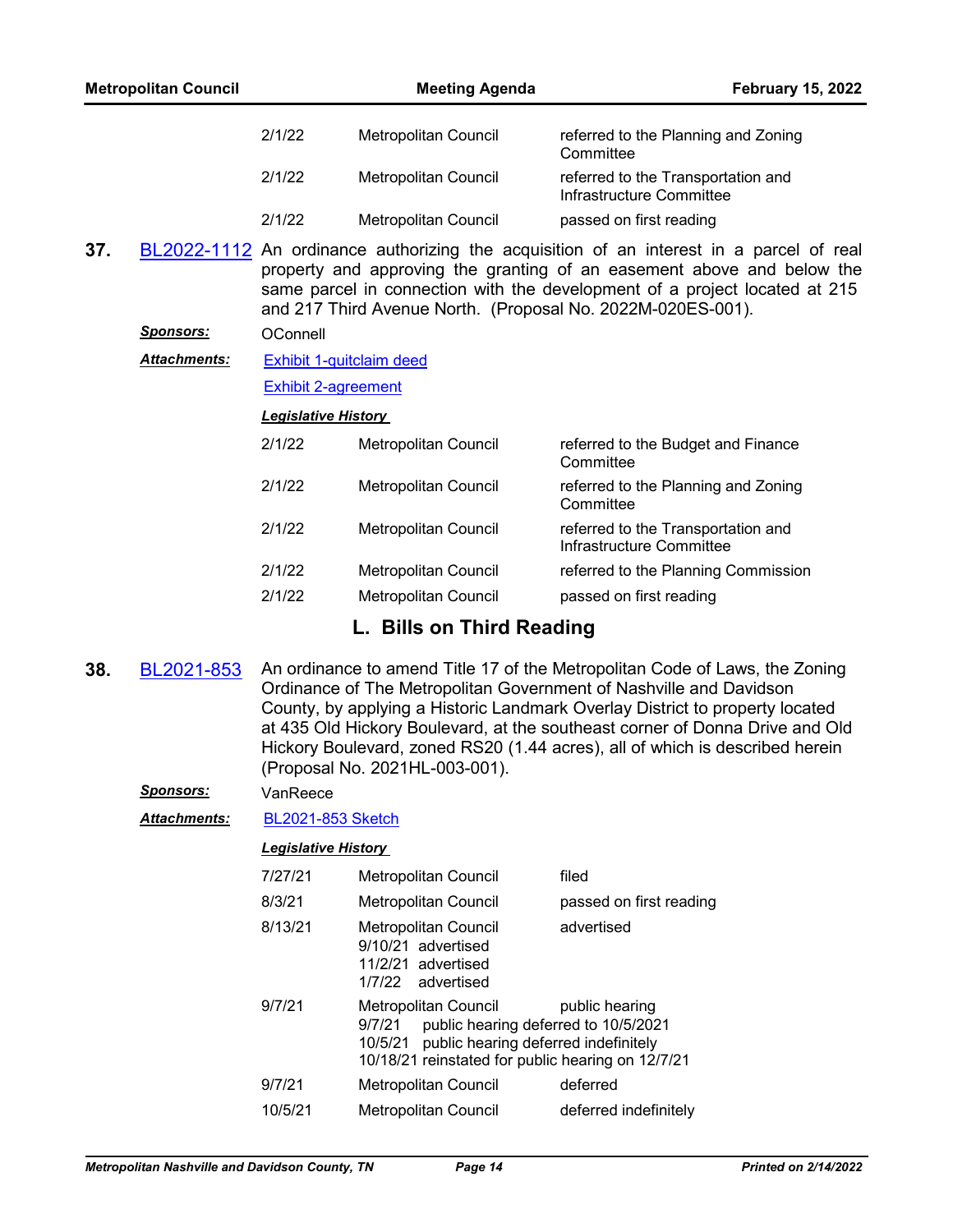|     | <b>Metropolitan Council</b> |                             | <b>Meeting Agenda</b>                                                         | <b>February 15, 2022</b>                                                                                                                                                                                                                                                                                                                                                                                                         |
|-----|-----------------------------|-----------------------------|-------------------------------------------------------------------------------|----------------------------------------------------------------------------------------------------------------------------------------------------------------------------------------------------------------------------------------------------------------------------------------------------------------------------------------------------------------------------------------------------------------------------------|
|     |                             | 10/18/21                    | Metropolitan Council<br>hearing 12/7/21                                       | reinstated<br>reinstated at request of sponsor for notice to be published for public                                                                                                                                                                                                                                                                                                                                             |
|     |                             | 10/28/21                    | <b>Planning Commission</b><br>$(7-0)$                                         | approved                                                                                                                                                                                                                                                                                                                                                                                                                         |
|     |                             | 12/7/21                     | Metropolitan Council                                                          | passed on second reading                                                                                                                                                                                                                                                                                                                                                                                                         |
|     |                             | 12/21/21                    | Metropolitan Council<br>second reading rescinded; public hearing set 2/1/2022 | rescinded                                                                                                                                                                                                                                                                                                                                                                                                                        |
|     |                             | 2/1/22                      | Metropolitan Council                                                          | referred to the Planning and Zoning<br>Committee                                                                                                                                                                                                                                                                                                                                                                                 |
|     |                             | 2/1/22                      | Metropolitan Council                                                          | public hearing                                                                                                                                                                                                                                                                                                                                                                                                                   |
|     |                             | 2/1/22                      | Metropolitan Council                                                          | passed on second reading                                                                                                                                                                                                                                                                                                                                                                                                         |
| 39. | BL2021-889                  | <b>BUILDINGS.</b>           |                                                                               | An ordinance to authorize building material restrictions and requirements for<br>BL2021-853, a proposed Historic Landmark Overlay District to include<br>properties located at 435 Old Hickory Boulevard, at the southeast corner of<br>Donna Drive and Old Hickory Boulevard (1.44 acres) (Proposal No.<br>2021HL-003-001). THE PROPOSED ORDINANCE REQUIRES CERTAIN<br><b>MATERIALS TO BE RESTRICTED IN THE CONSTRUCTION OF</b> |
|     | <u>Sponsors:</u>            | VanReece                    |                                                                               |                                                                                                                                                                                                                                                                                                                                                                                                                                  |
|     | Attachments:                | <b>BL2021-889 Exhibit A</b> |                                                                               |                                                                                                                                                                                                                                                                                                                                                                                                                                  |
|     |                             | <b>Legislative History</b>  |                                                                               |                                                                                                                                                                                                                                                                                                                                                                                                                                  |
|     |                             | 8/31/21                     | Metropolitan Council                                                          | filed                                                                                                                                                                                                                                                                                                                                                                                                                            |
|     |                             | 9/7/21                      | Metropolitan Council                                                          | passed on first reading                                                                                                                                                                                                                                                                                                                                                                                                          |
|     |                             | 9/10/21                     | <b>Metropolitan Council</b><br>11/12/21 advertised<br>1/7/22<br>advertised    | advertised                                                                                                                                                                                                                                                                                                                                                                                                                       |
|     |                             | 10/5/21                     | Metropolitan Council<br>10/5/21 public hearing deferred indefinitely          | public hearing<br>10/18/21 request by sponsor to reinstate bill for 12/7/21 public hearing                                                                                                                                                                                                                                                                                                                                       |
|     |                             | 10/5/21                     | Metropolitan Council                                                          | deferred indefinitely                                                                                                                                                                                                                                                                                                                                                                                                            |
|     |                             | 10/18/21                    | Metropolitan Council<br>on 12/7/21                                            | reinstated<br>reinstated at request of sponsor for publication of notice of public hearing                                                                                                                                                                                                                                                                                                                                       |
|     |                             | 10/28/21                    | <b>Planning Commission</b><br>$(7-0)$                                         | approved                                                                                                                                                                                                                                                                                                                                                                                                                         |
|     |                             | 12/7/21                     | Metropolitan Council                                                          | passed on second reading                                                                                                                                                                                                                                                                                                                                                                                                         |
|     |                             | 12/21/21                    | Metropolitan Council                                                          | rescinded<br>second reading rescinded; public hearing set 2/1/2022                                                                                                                                                                                                                                                                                                                                                               |
|     |                             | 2/1/22                      | Metropolitan Council                                                          | referred to the Planning and Zoning<br>Committee                                                                                                                                                                                                                                                                                                                                                                                 |
|     |                             | 2/1/22                      | Metropolitan Council                                                          | public hearing                                                                                                                                                                                                                                                                                                                                                                                                                   |
|     |                             | 2/1/22                      | Metropolitan Council                                                          | passed on second reading                                                                                                                                                                                                                                                                                                                                                                                                         |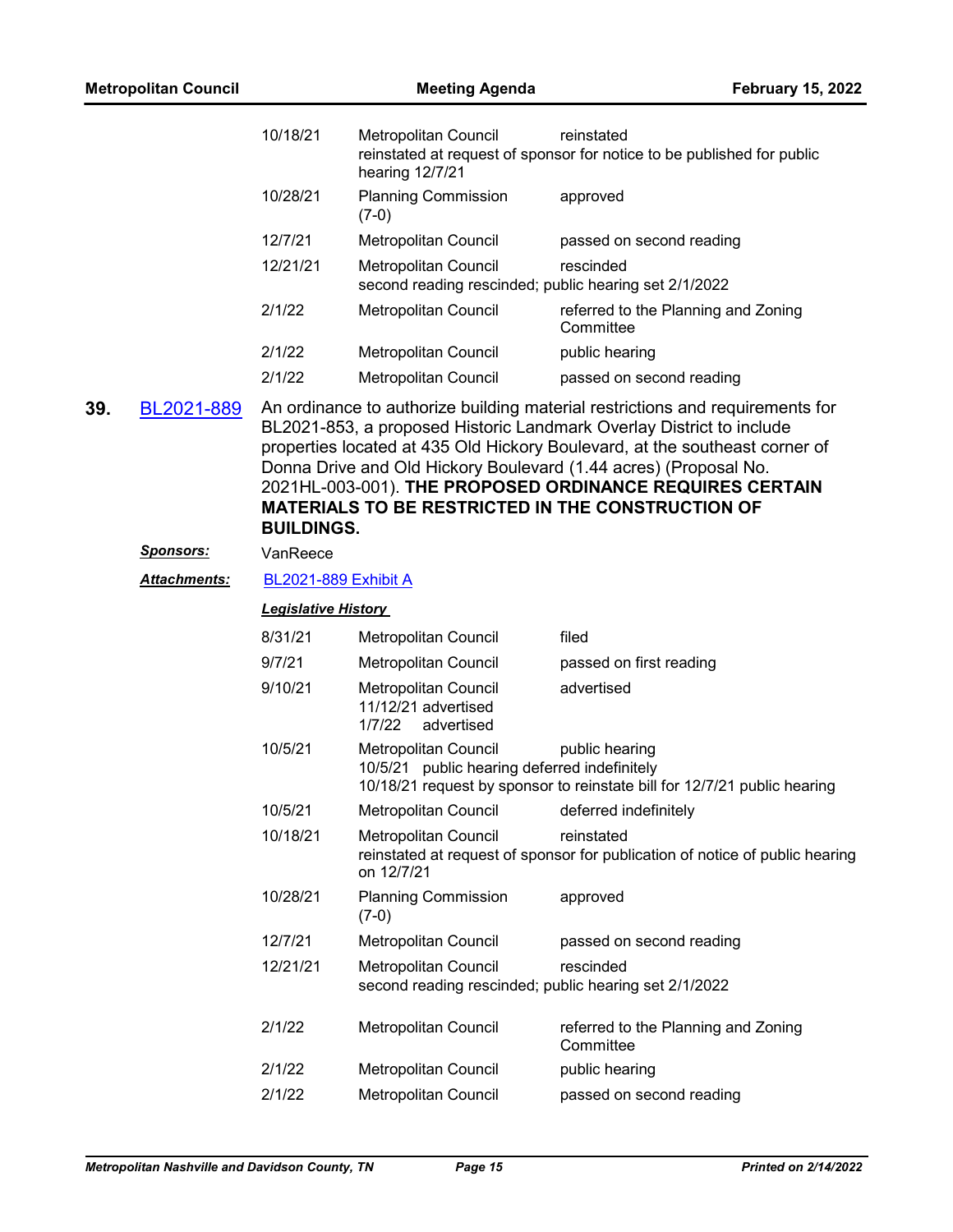| 40. | BL2021-954          | An ordinance to amend Title 17 of the Metropolitan Code of Laws, the Zoning<br>Ordinance of The Metropolitan Government of Nashville and Davidson County,<br>by changing from SP to AR2a property located at 5000, 5010 and 5012 |
|-----|---------------------|----------------------------------------------------------------------------------------------------------------------------------------------------------------------------------------------------------------------------------|
|     |                     | Clarksville Pike, approximately 2,400 feet northwest of Lloyd Road (32.15<br>acres), all of which is described herein (Proposal No. 2021Z-111PR-001).                                                                            |
|     | <b>Sponsors:</b>    | Gamble                                                                                                                                                                                                                           |
|     | <b>Attachments:</b> | <b>BL2021-954 Sketch</b>                                                                                                                                                                                                         |

## *Legislative History*

| 9/28/21 | <b>Metropolitan Council</b>                                          | filed                                            |
|---------|----------------------------------------------------------------------|--------------------------------------------------|
| 10/5/21 | <b>Metropolitan Council</b>                                          | passed on first reading                          |
| 10/8/21 | <b>Metropolitan Council</b><br>1/7/22 advertised                     | advertised                                       |
| 11/2/21 | Metropolitan Council<br>public hearing deferred to 2/1/21<br>11/2/21 | public hearing                                   |
| 11/2/21 | Metropolitan Council                                                 | deferred                                         |
| 1/13/22 | <b>Planning Commission</b><br>7-0                                    | approved                                         |
| 2/1/22  | <b>Metropolitan Council</b>                                          | referred to the Planning and Zoning<br>Committee |
| 2/1/22  | Metropolitan Council                                                 | public hearing                                   |
| 2/1/22  | Metropolitan Council                                                 | passed on second reading                         |

**41.** [BL2021-1000](http://nashville.legistar.com/gateway.aspx?m=l&id=/matter.aspx?key=13759) An ordinance to amend Title 17 of the Metropolitan Code of Laws, the Zoning Ordinance of The Metropolitan Government of Nashville and Davidson County, by cancelling a portion of the Hickory Hollow Planned Unit Development Overlay District for property located at 5256 Hickory Hollow Parkway, approximately 530 feet southwest of Mt. View Road, zoned SCR (12.11 acres), all of which is described herein (Proposal No. 1-74P-014).

#### *Sponsors:* Styles

*Attachments:* [BL2021-1000\\_sketch](http://nashville.legistar.com/gateway.aspx?M=F&ID=482cab64-50bb-4ce4-a99a-10d2760aff47.docx)

| 10/14/21 | <b>Planning Commission</b><br>$(6-0)$                                      | approved                 |
|----------|----------------------------------------------------------------------------|--------------------------|
| 10/26/21 | <b>Metropolitan Council</b>                                                | filed                    |
| 11/2/21  | Metropolitan Council                                                       | passed on first reading  |
| 11/12/21 | Metropolitan Council<br>12/10/21 advertised                                | advertised               |
| 12/7/21  | <b>Metropolitan Council</b><br>12/7/21 public hearing deferred to 1/4/2022 | public hearing           |
| 12/7/21  | <b>Metropolitan Council</b>                                                | deferred                 |
| 1/4/22   | Metropolitan Council                                                       | passed on second reading |
| 1/18/22  | Planning and Zoning<br>Committee                                           | approved                 |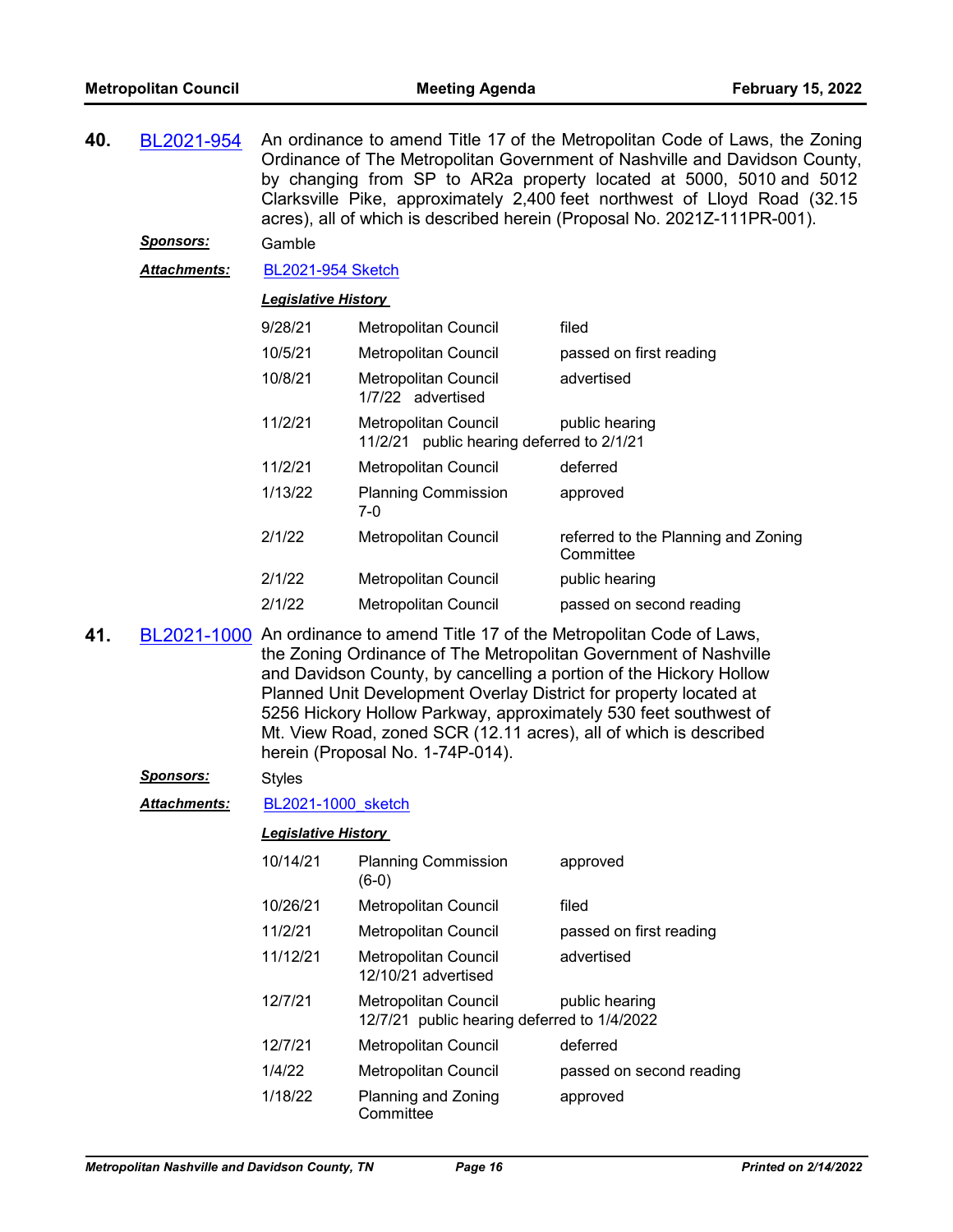| <b>Metropolitan Council</b> |                      | <b>Meeting Agenda</b>      |                                                                                                                                                                                                                                                                                                                                                                                                                                                                              |                                                  | <b>February 15, 2022</b> |  |
|-----------------------------|----------------------|----------------------------|------------------------------------------------------------------------------------------------------------------------------------------------------------------------------------------------------------------------------------------------------------------------------------------------------------------------------------------------------------------------------------------------------------------------------------------------------------------------------|--------------------------------------------------|--------------------------|--|
|                             |                      | 1/18/22                    | Metropolitan Council<br>deferred to 2/15/22 meeting                                                                                                                                                                                                                                                                                                                                                                                                                          | deferred                                         |                          |  |
| 42.                         |                      | 2021M-011PR-001).          | BL2021-1014 An ordinance approving a Lease Agreement by and between the Metropolitan<br>Government of Nashville and Davidson County acting by and through the<br>Metropolitan Board of Education and Cameron College Prep (Proposal No.                                                                                                                                                                                                                                      |                                                  |                          |  |
|                             | <u>Sponsors:</u>     |                            | Sledge, Allen, Withers and Lee                                                                                                                                                                                                                                                                                                                                                                                                                                               |                                                  |                          |  |
|                             | <b>Attachments:</b>  |                            | BL2021-1014 Lease Agreement Exhibit                                                                                                                                                                                                                                                                                                                                                                                                                                          |                                                  |                          |  |
|                             |                      |                            | Proposed Substitute - BL2021-1014 - Sledge                                                                                                                                                                                                                                                                                                                                                                                                                                   |                                                  |                          |  |
|                             |                      | <b>Legislative History</b> |                                                                                                                                                                                                                                                                                                                                                                                                                                                                              |                                                  |                          |  |
|                             |                      | 8/2/21                     | <b>Planning Commission</b>                                                                                                                                                                                                                                                                                                                                                                                                                                                   | approved                                         |                          |  |
|                             |                      | 11/16/21                   | Metropolitan Council                                                                                                                                                                                                                                                                                                                                                                                                                                                         | passed on first reading                          |                          |  |
|                             |                      | 12/7/21                    | <b>Metropolitan Council</b><br>deferred to 1/4/22                                                                                                                                                                                                                                                                                                                                                                                                                            | deferred                                         |                          |  |
|                             |                      | 1/4/22                     | <b>Metropolitan Council</b><br>Deferred to 2/1/22                                                                                                                                                                                                                                                                                                                                                                                                                            | deferred                                         |                          |  |
|                             |                      | 1/31/22                    | <b>Budget and Finance</b><br>Committee                                                                                                                                                                                                                                                                                                                                                                                                                                       | approved                                         |                          |  |
|                             |                      | 1/31/22                    | Planning and Zoning<br>Committee                                                                                                                                                                                                                                                                                                                                                                                                                                             | approved                                         |                          |  |
|                             |                      | 2/1/22                     | <b>Education Committee</b>                                                                                                                                                                                                                                                                                                                                                                                                                                                   | approved                                         |                          |  |
|                             |                      | 2/1/22                     | Metropolitan Council                                                                                                                                                                                                                                                                                                                                                                                                                                                         | passed on second reading                         |                          |  |
| 43.                         |                      |                            | BL2021-1037 An ordinance to amend Title 17 of the Metropolitan Code of Laws, the Zoning<br>Ordinance of The Metropolitan Government of Nashville and Davidson County,<br>by changing from R8 and CS to SP zoning for properties located at 2206,<br>2208, 2212, 2214, 2218 and 2220 12th Avenue South, approximately 80 feet<br>south of Lawrence Avenue (1.87 acres), to permit a mixed use development,<br>all of which is described herein (Proposal No. 2021SP-071-001). |                                                  |                          |  |
|                             | <u>Sponsors:</u>     | Sledge                     |                                                                                                                                                                                                                                                                                                                                                                                                                                                                              |                                                  |                          |  |
|                             | <u> Attachments:</u> | BL2021-1037 sketch         |                                                                                                                                                                                                                                                                                                                                                                                                                                                                              |                                                  |                          |  |
|                             |                      | <b>BL2021-1037 plans</b>   |                                                                                                                                                                                                                                                                                                                                                                                                                                                                              |                                                  |                          |  |
|                             |                      | <b>Legislative History</b> |                                                                                                                                                                                                                                                                                                                                                                                                                                                                              |                                                  |                          |  |
|                             |                      | 11/18/21                   | <b>Planning Commission</b>                                                                                                                                                                                                                                                                                                                                                                                                                                                   | approved with conditions, disapproved<br>without |                          |  |
|                             |                      |                            | $(8-0)$                                                                                                                                                                                                                                                                                                                                                                                                                                                                      |                                                  |                          |  |
|                             |                      | 11/30/21                   | Metropolitan Council                                                                                                                                                                                                                                                                                                                                                                                                                                                         | filed                                            |                          |  |
|                             |                      | 12/7/21                    | Metropolitan Council                                                                                                                                                                                                                                                                                                                                                                                                                                                         | passed on first reading                          |                          |  |
|                             |                      | 12/10/21                   | <b>Metropolitan Council</b><br>1/7/22 advertised                                                                                                                                                                                                                                                                                                                                                                                                                             | advertised                                       |                          |  |
|                             |                      | 1/4/22                     | Metropolitan Council<br>Deferred to February 1, 2022 meeting.                                                                                                                                                                                                                                                                                                                                                                                                                | deferred                                         |                          |  |
|                             |                      | 2/1/22                     | Metropolitan Council                                                                                                                                                                                                                                                                                                                                                                                                                                                         | referred to the Planning and Zoning              |                          |  |

2/1/22 Metropolitan Council public hearing

Committee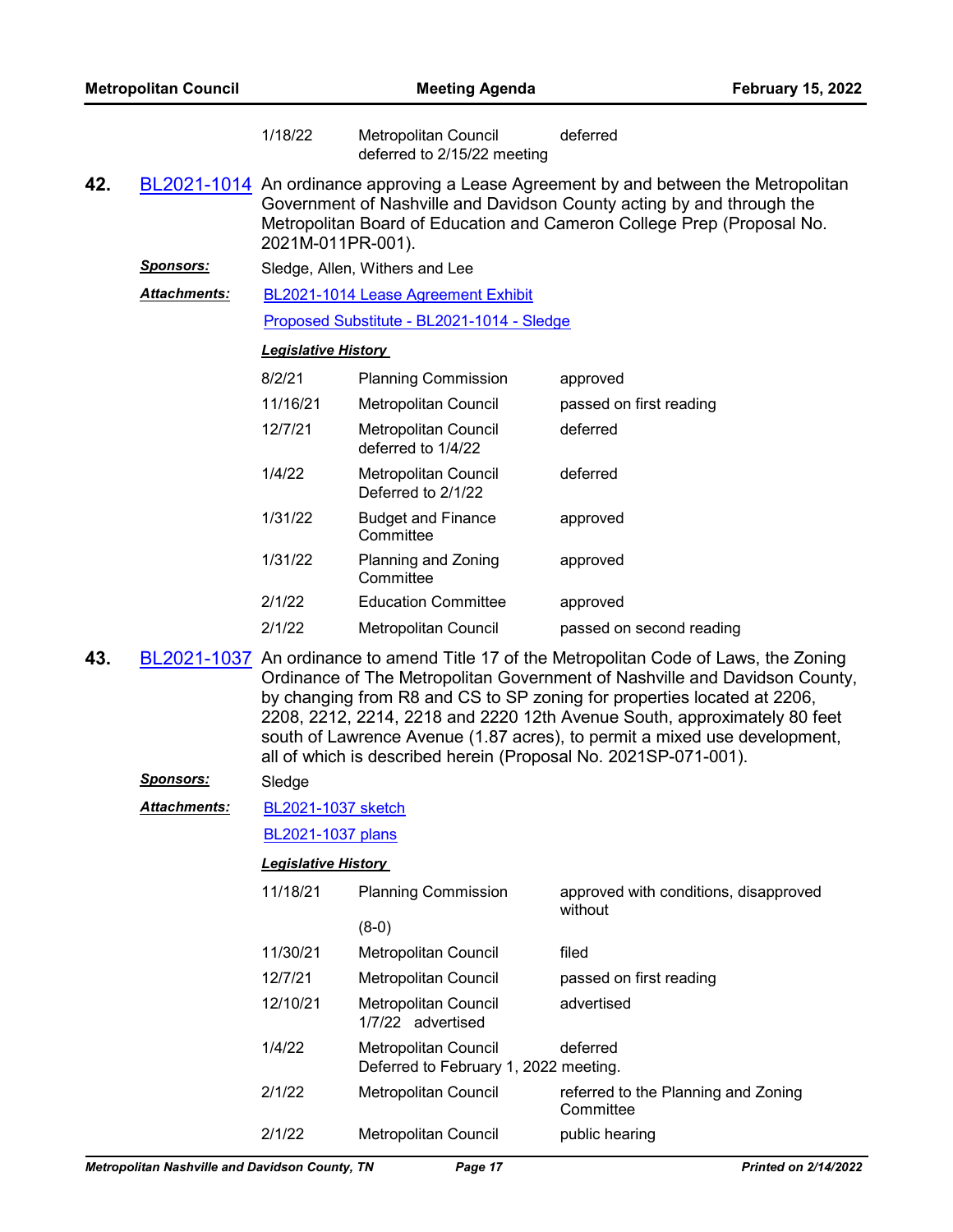|     |                  | 2/1/22                               | Metropolitan Council                                          | passed on second reading                                                                                                                                                                                                                                                                                                                                                                       |
|-----|------------------|--------------------------------------|---------------------------------------------------------------|------------------------------------------------------------------------------------------------------------------------------------------------------------------------------------------------------------------------------------------------------------------------------------------------------------------------------------------------------------------------------------------------|
| 44. |                  |                                      | <b>RESTRICTED IN THE CONSTRUCTION OF BUILDINGS.</b>           | BL2021-1038 An ordinance to authorize building material restrictions and requirements for<br>BL2021-1037, a proposed Specific Plan Zoning District located at located at<br>2206, 2208, 2212, 2214, 2218 and 2220 12th Avenue South, approximately 80<br>feet south of Lawrence Avenue (1.87 acres), (Proposal No. 2021SP-071-001).<br>THE PROPOSED ORDINANCE REQUIRES CERTAIN MATERIALS TO BE |
|     | <b>Sponsors:</b> | Sledge<br><b>Legislative History</b> |                                                               |                                                                                                                                                                                                                                                                                                                                                                                                |
|     |                  | 11/18/21                             | <b>Planning Commission</b>                                    | approved with conditions, disapproved<br>without                                                                                                                                                                                                                                                                                                                                               |
|     |                  |                                      | $(8-0)$                                                       |                                                                                                                                                                                                                                                                                                                                                                                                |
|     |                  | 11/30/21                             | <b>Metropolitan Council</b>                                   | filed                                                                                                                                                                                                                                                                                                                                                                                          |
|     |                  | 12/7/21                              | Metropolitan Council                                          | passed on first reading                                                                                                                                                                                                                                                                                                                                                                        |
|     |                  | 12/10/21                             | Metropolitan Council<br>1/7/22 advertised                     | advertised                                                                                                                                                                                                                                                                                                                                                                                     |
|     |                  | 1/4/22                               | Metropolitan Council<br>Deferred to February 1, 2022 meeting. | deferred                                                                                                                                                                                                                                                                                                                                                                                       |
|     |                  | 2/1/22                               | Metropolitan Council                                          | public hearing                                                                                                                                                                                                                                                                                                                                                                                 |
|     |                  | 2/1/22                               | Metropolitan Council                                          | referred to the Planning and Zoning<br>Committee                                                                                                                                                                                                                                                                                                                                               |
|     |                  | 2/1/22                               | <b>Metropolitan Council</b>                                   | passed on second reading                                                                                                                                                                                                                                                                                                                                                                       |
|     |                  |                                      |                                                               |                                                                                                                                                                                                                                                                                                                                                                                                |

**45.** [BL2021-1049](http://nashville.legistar.com/gateway.aspx?m=l&id=/matter.aspx?key=13955) An Ordinance to amend Section 5.04.070 of the Metropolitan Code of Laws relative to the audit requirements for nonprofit organizations receiving appropriations from the Metropolitan Government.

**Sponsors:** Suara, Toombs, VanReece and Benedict

## *Attachments:* [Substitute BL2021-1049](http://nashville.legistar.com/gateway.aspx?M=F&ID=3f6bb94f-64c2-4178-8088-42a300373370.docx)

| 12/14/21 | <b>Metropolitan Council</b>                | filed                      |
|----------|--------------------------------------------|----------------------------|
| 12/21/21 | Metropolitan Council                       | passed on first reading    |
| 1/4/22   | Metropolitan Council<br>Deferred to 2/1/22 | deferred                   |
| 1/31/22  | <b>Budget and Finance</b><br>Committee     | approved with a substitute |
| 2/1/22   | Metropolitan Council                       | substituted                |
| 2/1/22   | <b>Metropolitan Council</b>                | passed on second reading   |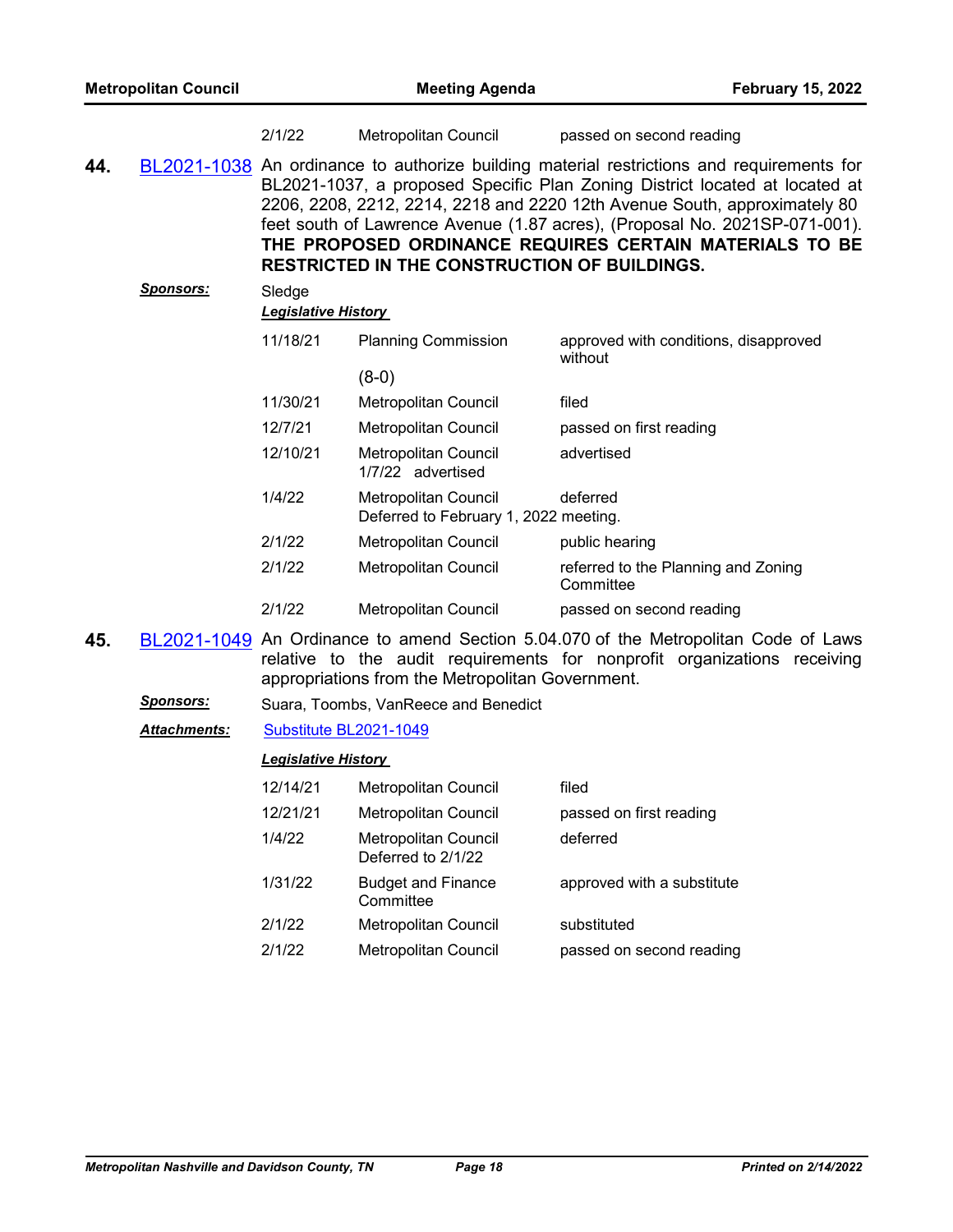| 46. | BL2021-1056 An ordinance to amend Title 17 of the Metropolitan Code of Laws, the Zoning |
|-----|-----------------------------------------------------------------------------------------|
|     | Ordinance of The Metropolitan Government of Nashville and Davidson County,              |
|     | by changing from RM20-A-NS to RM20-A zoning for property located at 123                 |
|     | Elmhurst Avenue, at the northwest corner of Lucile Street and Elmhurst                  |
|     | Avenue (0.13 acres), all of which is described herein (Proposal No.                     |
|     | 2021Z-056PR-001).                                                                       |

#### *Sponsors:* Parker

*Attachments:* [Late Ordinance Sketch-2021Z-056PR-001](http://nashville.legistar.com/gateway.aspx?M=F&ID=8288ba86-ed81-4af1-85b6-7d75075c49a5.docx)

#### *Legislative History*

| 7/22/21  | <b>Planning Commission</b><br>(7-0) | approved                                         |
|----------|-------------------------------------|--------------------------------------------------|
| 12/21/21 | <b>Metropolitan Council</b>         | filed                                            |
| 12/21/21 | Metropolitan Council                | passed on first reading                          |
| 1/7/22   | <b>Metropolitan Council</b>         | advertised                                       |
| 2/1/22   | <b>Metropolitan Council</b>         | public hearing                                   |
| 2/1/22   | <b>Metropolitan Council</b>         | referred to the Planning and Zoning<br>Committee |
| 2/1/22   | <b>Metropolitan Council</b>         | passed on second reading                         |

### **47.** [BL2022-1057](http://nashville.legistar.com/gateway.aspx?m=l&id=/matter.aspx?key=13961)

An ordinance to amend Title 17 of the Metropolitan Code of Laws, the Zoning Ordinance of The Metropolitan Government of Nashville and Davidson County, by applying a Corridor Design Overlay District to various properties located along Clarksville Pike and Dr D B Todd Jr Boulevard, from Abernathy Road southward to Buchanan Street, zoned CS, CL, MUL, R6, MUL, MUL-A, MUG-A, SP, OL and OR20 and partially located within a Planned Unit Development Overlay District (176.03 acres), all of which is described herein (Proposal No. 2021CDO-001-001).

*Sponsors:* Taylor and Toombs

[BL2022-1057 ownerlist](http://nashville.legistar.com/gateway.aspx?M=F&ID=5a62e06e-756c-4877-a3c7-2e12e8ad12c9.xlsx) *Attachments:*

[BL2022-1057 sketch](http://nashville.legistar.com/gateway.aspx?M=F&ID=606900c4-2a85-4a80-943a-b0d71ffb307d.docx)

[Proposed Substitute - BL2022-1057 - Taylor](http://nashville.legistar.com/gateway.aspx?M=F&ID=e046cc9a-5b7a-4b8d-a338-60fd8bf6a87d.pdf)

| 12/22/21 | <b>Metropolitan Council</b>         | filed                                            |
|----------|-------------------------------------|--------------------------------------------------|
| 1/4/22   | Metropolitan Council                | passed on first reading                          |
| 1/7/22   | Metropolitan Council                | advertised                                       |
| 1/13/22  | <b>Planning Commission</b><br>$7-0$ | approved with a substitute                       |
| 2/1/22   | Metropolitan Council                | public hearing                                   |
| 2/1/22   | Metropolitan Council                | referred to the Planning and Zoning<br>Committee |
| 2/1/22   | Metropolitan Council                | passed on second reading                         |
|          |                                     |                                                  |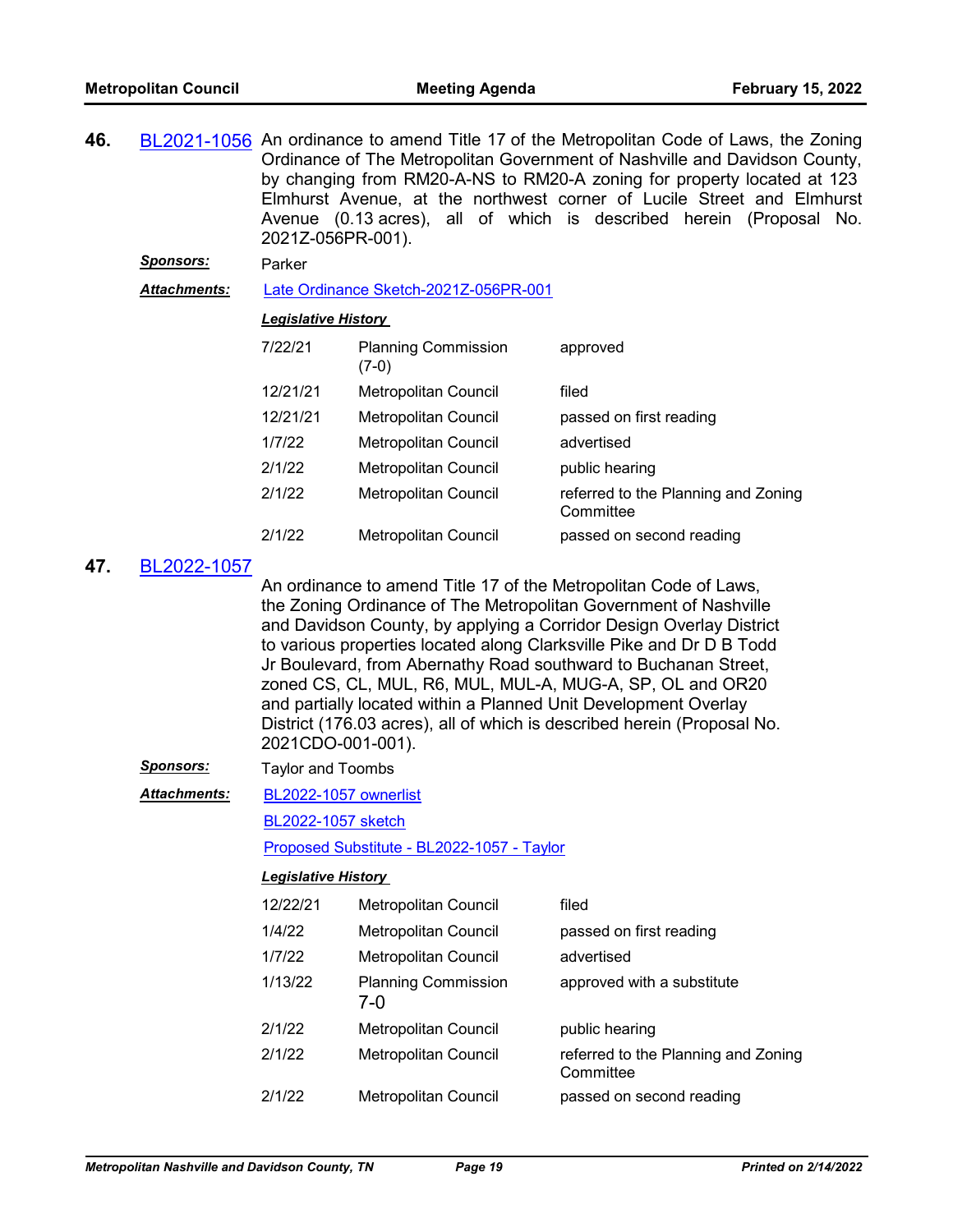| 48. | BL2022-1058 An ordinance to authorize building material restrictions and requirements for |
|-----|-------------------------------------------------------------------------------------------|
|     | BL2022-1057, a proposed Corridor Design Overlay District located along                    |
|     | Clarksville Pike and Dr D B Todd Jr Boulevard, from Abernathy Road                        |
|     | southward to Buchanan Street, zoned CS, CL, MUL, R6, MUL, MUL-A,                          |
|     | MUG-A, SP, OL and OR20 and partially located within a Planned Unit                        |
|     | Development Overlay District (176.03 acres), all of which is described herein             |
|     | (Proposal No. 2021CDO-001-001). THE PROPOSED ORDINANCE                                    |
|     | <b>REQUIRES CERTAIN MATERIALS TO BE RESTRICTED IN THE</b>                                 |
|     | <b>CONSTRUCTION OF BUILDINGS.</b>                                                         |
|     |                                                                                           |

**Sponsors:** Toombs and Taylor

Attachments: [Proposed Substitute - BL2022-1058 - Taylor](http://nashville.legistar.com/gateway.aspx?M=F&ID=ae4797b9-ce27-4c64-a8a1-7a7c24ee2730.pdf)

#### *Legislative History*

| 12/22/21 | Metropolitan Council              | filed                                            |
|----------|-----------------------------------|--------------------------------------------------|
| 1/4/22   | <b>Metropolitan Council</b>       | passed on first reading                          |
| 1/7/22   | <b>Metropolitan Council</b>       | advertised                                       |
| 1/13/22  | <b>Planning Commission</b><br>7-0 | approved with a substitute                       |
| 2/1/22   | <b>Metropolitan Council</b>       | public hearing                                   |
| 2/1/22   | <b>Metropolitan Council</b>       | referred to the Planning and Zoning<br>Committee |
| 2/1/22   | Metropolitan Council              | passed on second reading                         |

**49.** [BL2022-1059](http://nashville.legistar.com/gateway.aspx?m=l&id=/matter.aspx?key=13964) An ordinance to amend Title 17 of the Metropolitan Code of Laws, the Zoning Ordinance of The Metropolitan Government of Nashville and Davidson County, by amending the Stephens Valley Specific Plan for property located at 441 Union Bridge Road, at the southeast corner of Union Bridge Road and Pasquo Road, zoned SP (23.48 acres), to permit a mixed use development, all of which is described herein (Proposal No. 2015SP-013-004).

#### *Sponsors:* Rosenberg

[BL2022-1059 sketch](http://nashville.legistar.com/gateway.aspx?M=F&ID=af6963c1-963c-4ca6-af59-d79f76bdb301.docx) *Attachments:*

[BL2022-1059 plans](http://nashville.legistar.com/gateway.aspx?M=F&ID=d04a4ac9-9bee-4d14-97d5-af5d2fe8fc41.pdf)

| 12/9/21  | <b>Planning Commission</b> | approved with conditions, disapproved<br>without |
|----------|----------------------------|--------------------------------------------------|
|          | $8 - 0 - 1$                |                                                  |
| 12/22/21 | Metropolitan Council       | filed                                            |
| 1/4/22   | Metropolitan Council       | passed on first reading                          |
| 1/7/22   | Metropolitan Council       | advertised                                       |
| 2/1/22   | Metropolitan Council       | public hearing                                   |
| 2/1/22   | Metropolitan Council       | referred to the Planning and Zoning<br>Committee |
| 2/1/22   | Metropolitan Council       | passed on second reading                         |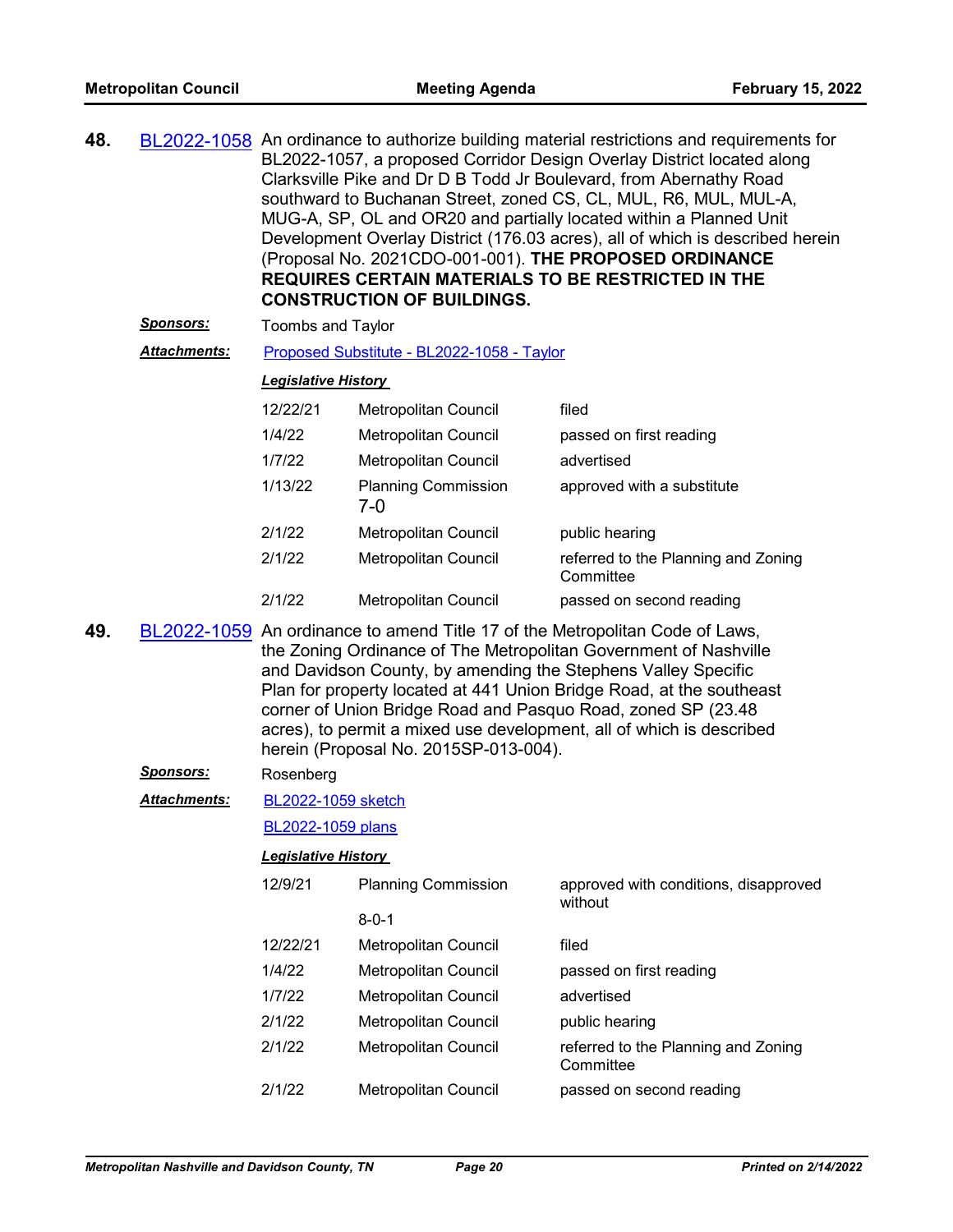| <b>Sponsors:</b><br>Rosenberg<br><b>Legislative History</b><br>12/9/21<br><b>Planning Commission</b><br>approved with conditions, disapproved<br>without<br>$8 - 0 - 1$<br>12/22/21<br>filed<br>Metropolitan Council<br>1/4/22<br><b>Metropolitan Council</b><br>passed on first reading<br>1/7/22<br>advertised<br>Metropolitan Council<br>2/1/22<br>Metropolitan Council<br>public hearing<br>2/1/22<br>Metropolitan Council<br>referred to the Planning and Zoning<br>Committee<br>2/1/22<br>Metropolitan Council<br>passed on second reading<br>51.<br>BL2022-1063 An ordinance to amend Title 17 of the Metropolitan Code of Laws,<br>the Zoning Ordinance of The Metropolitan Government of Nashville<br>and Davidson County, by applying a Corridor Design Overlay District | 50. |  | BL2022-1060 An ordinance to authorize building material restrictions and requirements for<br>BL2022-1059, a proposed Specific Plan Zoning District located at located at<br>441 Union Bridge Road, at the southeast corner of Union Bridge Road and<br>Pasquo Road, zoned SP (23.48 acres) (Proposal No. 2015SP-013-004). THE<br>PROPOSED ORDINANCE REQUIRES CERTAIN MATERIALS TO BE<br><b>RESTRICTED IN THE CONSTRUCTION OF BUILDINGS.</b> |  |  |  |
|------------------------------------------------------------------------------------------------------------------------------------------------------------------------------------------------------------------------------------------------------------------------------------------------------------------------------------------------------------------------------------------------------------------------------------------------------------------------------------------------------------------------------------------------------------------------------------------------------------------------------------------------------------------------------------------------------------------------------------------------------------------------------------|-----|--|---------------------------------------------------------------------------------------------------------------------------------------------------------------------------------------------------------------------------------------------------------------------------------------------------------------------------------------------------------------------------------------------------------------------------------------------|--|--|--|
|                                                                                                                                                                                                                                                                                                                                                                                                                                                                                                                                                                                                                                                                                                                                                                                    |     |  |                                                                                                                                                                                                                                                                                                                                                                                                                                             |  |  |  |
|                                                                                                                                                                                                                                                                                                                                                                                                                                                                                                                                                                                                                                                                                                                                                                                    |     |  |                                                                                                                                                                                                                                                                                                                                                                                                                                             |  |  |  |
|                                                                                                                                                                                                                                                                                                                                                                                                                                                                                                                                                                                                                                                                                                                                                                                    |     |  |                                                                                                                                                                                                                                                                                                                                                                                                                                             |  |  |  |
|                                                                                                                                                                                                                                                                                                                                                                                                                                                                                                                                                                                                                                                                                                                                                                                    |     |  |                                                                                                                                                                                                                                                                                                                                                                                                                                             |  |  |  |
|                                                                                                                                                                                                                                                                                                                                                                                                                                                                                                                                                                                                                                                                                                                                                                                    |     |  |                                                                                                                                                                                                                                                                                                                                                                                                                                             |  |  |  |
|                                                                                                                                                                                                                                                                                                                                                                                                                                                                                                                                                                                                                                                                                                                                                                                    |     |  |                                                                                                                                                                                                                                                                                                                                                                                                                                             |  |  |  |
|                                                                                                                                                                                                                                                                                                                                                                                                                                                                                                                                                                                                                                                                                                                                                                                    |     |  |                                                                                                                                                                                                                                                                                                                                                                                                                                             |  |  |  |
|                                                                                                                                                                                                                                                                                                                                                                                                                                                                                                                                                                                                                                                                                                                                                                                    |     |  |                                                                                                                                                                                                                                                                                                                                                                                                                                             |  |  |  |
|                                                                                                                                                                                                                                                                                                                                                                                                                                                                                                                                                                                                                                                                                                                                                                                    |     |  |                                                                                                                                                                                                                                                                                                                                                                                                                                             |  |  |  |
| Pike westward towards Free Silver Boulevard, zoned CL, MUL-A-NS,<br>MUN-A, CS, SP, CN, MUG-A, and MUL (94.47 acres), all of which is<br>described herein (Proposal No. 2021CDO-002-001)                                                                                                                                                                                                                                                                                                                                                                                                                                                                                                                                                                                            |     |  | to various properties located along W Trinity Lane, from Brick Church                                                                                                                                                                                                                                                                                                                                                                       |  |  |  |
| <u>Sponsors:</u><br>Toombs                                                                                                                                                                                                                                                                                                                                                                                                                                                                                                                                                                                                                                                                                                                                                         |     |  |                                                                                                                                                                                                                                                                                                                                                                                                                                             |  |  |  |
| <b>Attachments:</b><br>BL2022-1063 sketch                                                                                                                                                                                                                                                                                                                                                                                                                                                                                                                                                                                                                                                                                                                                          |     |  |                                                                                                                                                                                                                                                                                                                                                                                                                                             |  |  |  |
| <b>BL2022-1063 ownerlist</b>                                                                                                                                                                                                                                                                                                                                                                                                                                                                                                                                                                                                                                                                                                                                                       |     |  |                                                                                                                                                                                                                                                                                                                                                                                                                                             |  |  |  |
| Proposed Substitute - BL2022-1063 - Toombs                                                                                                                                                                                                                                                                                                                                                                                                                                                                                                                                                                                                                                                                                                                                         |     |  |                                                                                                                                                                                                                                                                                                                                                                                                                                             |  |  |  |

| 12/22/21 | Metropolitan Council              | filed                                            |
|----------|-----------------------------------|--------------------------------------------------|
| 1/4/22   | Metropolitan Council              | passed on first reading                          |
| 1/7/22   | Metropolitan Council              | advertised                                       |
| 1/13/22  | <b>Planning Commission</b><br>7-0 | approved with a substitute                       |
| 2/1/22   | Metropolitan Council              | public hearing                                   |
| 2/1/22   | Metropolitan Council              | referred to the Planning and Zoning<br>Committee |
| 2/1/22   | Metropolitan Council              | passed on second reading                         |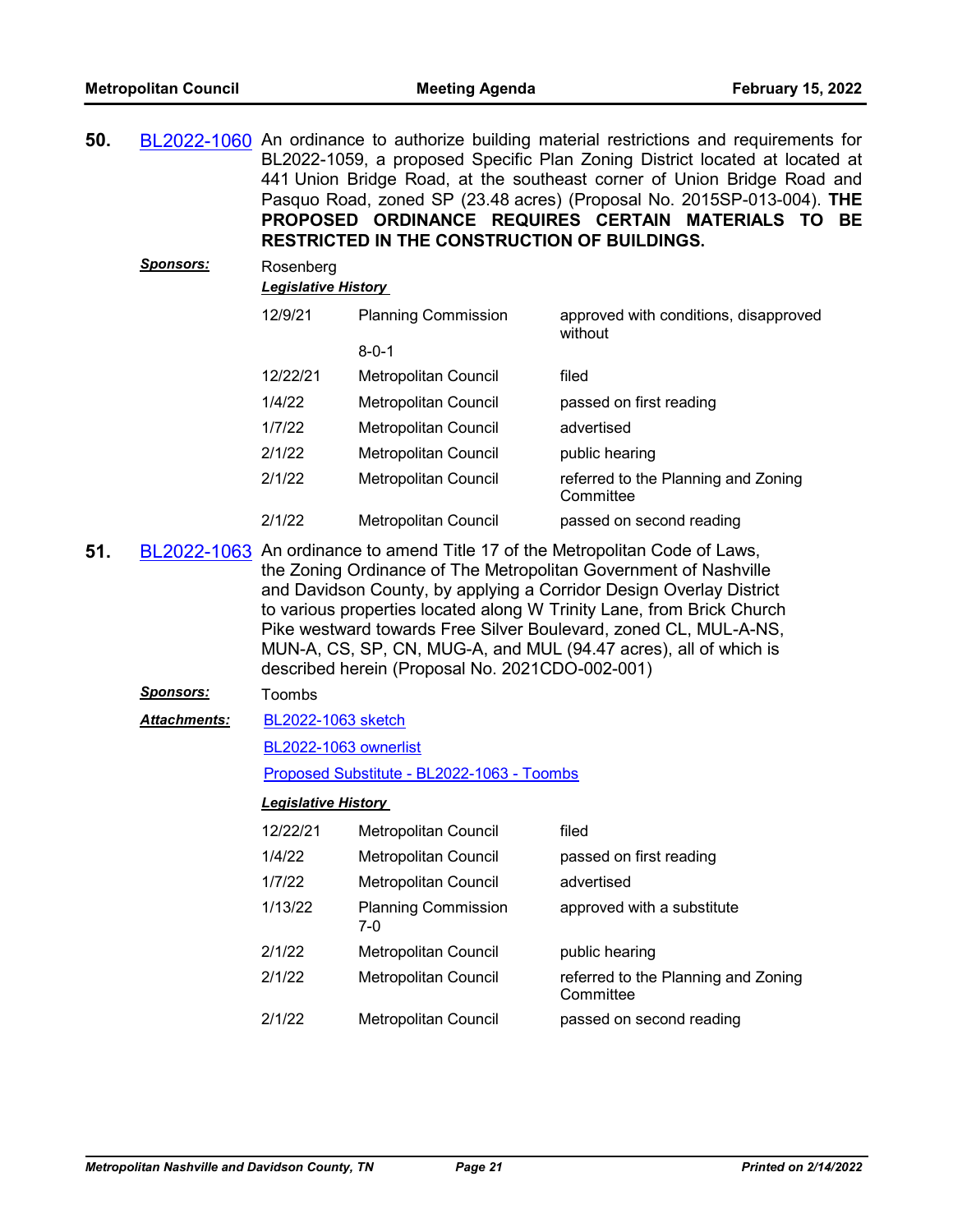| 52. |                     |                            | RESTRICTED IN THE CONSTRUCTION OF BUILDINGS.                                                                                                                                                                                                                                                          | BL2022-1064 An ordinance to authorize building material restrictions and requirements for<br>BL2022-1063, a proposed Corridor Design Overlay District located along W<br>Trinity Lane, from Brick Church Pike westwards towards Free Silver Boulevard,<br>zoned CL, MUL A NS, MUN-A, CS, SP, CN, MUG-A, and MUL (94.47 acres),<br>all of which is described herein (Proposal No. 2021CDO-002-001). THE<br>PROPOSED ORDINANCE REQUIRES CERTAIN MATERIALS TO BE |  |
|-----|---------------------|----------------------------|-------------------------------------------------------------------------------------------------------------------------------------------------------------------------------------------------------------------------------------------------------------------------------------------------------|---------------------------------------------------------------------------------------------------------------------------------------------------------------------------------------------------------------------------------------------------------------------------------------------------------------------------------------------------------------------------------------------------------------------------------------------------------------|--|
|     | <b>Sponsors:</b>    | Toombs                     |                                                                                                                                                                                                                                                                                                       |                                                                                                                                                                                                                                                                                                                                                                                                                                                               |  |
|     | Attachments:        |                            | Proposed Substitute - BL2022-1064 - Toombs                                                                                                                                                                                                                                                            |                                                                                                                                                                                                                                                                                                                                                                                                                                                               |  |
|     |                     | <b>Legislative History</b> |                                                                                                                                                                                                                                                                                                       |                                                                                                                                                                                                                                                                                                                                                                                                                                                               |  |
|     |                     | 12/22/21                   | Metropolitan Council                                                                                                                                                                                                                                                                                  | filed                                                                                                                                                                                                                                                                                                                                                                                                                                                         |  |
|     |                     | 1/4/22                     | Metropolitan Council                                                                                                                                                                                                                                                                                  | passed on first reading                                                                                                                                                                                                                                                                                                                                                                                                                                       |  |
|     |                     | 1/7/22                     | <b>Metropolitan Council</b>                                                                                                                                                                                                                                                                           | advertised                                                                                                                                                                                                                                                                                                                                                                                                                                                    |  |
|     |                     | 1/13/22                    | <b>Planning Commission</b><br>$7 - 0$                                                                                                                                                                                                                                                                 | approved with a substitute                                                                                                                                                                                                                                                                                                                                                                                                                                    |  |
|     |                     | 2/1/22                     | Metropolitan Council                                                                                                                                                                                                                                                                                  | public hearing                                                                                                                                                                                                                                                                                                                                                                                                                                                |  |
|     |                     | 2/1/22                     | Metropolitan Council                                                                                                                                                                                                                                                                                  | referred to the Planning and Zoning<br>Committee                                                                                                                                                                                                                                                                                                                                                                                                              |  |
|     |                     | 2/1/22                     | <b>Metropolitan Council</b>                                                                                                                                                                                                                                                                           | passed on second reading                                                                                                                                                                                                                                                                                                                                                                                                                                      |  |
| 53. |                     |                            | and Davidson County, by changing from IWD to SP zoning for<br>property located at 911 Perimeter Court, approximately 240 feet<br>southeast of Perimeter Place Drive (5.57 acres), to permit 196<br>multi-family residential units, all of which is described herein<br>(Proposal No. 2021SP-082-001). | BL2022-1065 An ordinance to amend Title 17 of the Metropolitan Code of Laws,<br>the Zoning Ordinance of The Metropolitan Government of Nashville                                                                                                                                                                                                                                                                                                              |  |
|     | <b>Sponsors:</b>    | Syracuse                   |                                                                                                                                                                                                                                                                                                       |                                                                                                                                                                                                                                                                                                                                                                                                                                                               |  |
|     | <b>Attachments:</b> | <b>BL2022-1065 sketch</b>  |                                                                                                                                                                                                                                                                                                       |                                                                                                                                                                                                                                                                                                                                                                                                                                                               |  |
|     |                     | BL2022-1065 plans          |                                                                                                                                                                                                                                                                                                       |                                                                                                                                                                                                                                                                                                                                                                                                                                                               |  |
|     |                     | <b>Legislative History</b> |                                                                                                                                                                                                                                                                                                       |                                                                                                                                                                                                                                                                                                                                                                                                                                                               |  |
|     |                     | 12/9/21                    | <b>Planning Commission</b>                                                                                                                                                                                                                                                                            | approved with conditions, disapproved<br>without                                                                                                                                                                                                                                                                                                                                                                                                              |  |
|     |                     |                            | $9-0$                                                                                                                                                                                                                                                                                                 |                                                                                                                                                                                                                                                                                                                                                                                                                                                               |  |
|     |                     | 12/22/21                   | Metropolitan Council                                                                                                                                                                                                                                                                                  | filed                                                                                                                                                                                                                                                                                                                                                                                                                                                         |  |
|     |                     | 1/4/22                     | Metropolitan Council                                                                                                                                                                                                                                                                                  | passed on first reading                                                                                                                                                                                                                                                                                                                                                                                                                                       |  |
|     |                     | 1/7/22                     | Metropolitan Council                                                                                                                                                                                                                                                                                  | advertised                                                                                                                                                                                                                                                                                                                                                                                                                                                    |  |
|     |                     | 2/1/22                     | Metropolitan Council                                                                                                                                                                                                                                                                                  | public hearing                                                                                                                                                                                                                                                                                                                                                                                                                                                |  |
|     |                     | 2/1/22                     | Metropolitan Council                                                                                                                                                                                                                                                                                  | referred to the Planning and Zoning<br>Committee                                                                                                                                                                                                                                                                                                                                                                                                              |  |
|     |                     | 2/1/22                     | Metropolitan Council                                                                                                                                                                                                                                                                                  | passed on second reading                                                                                                                                                                                                                                                                                                                                                                                                                                      |  |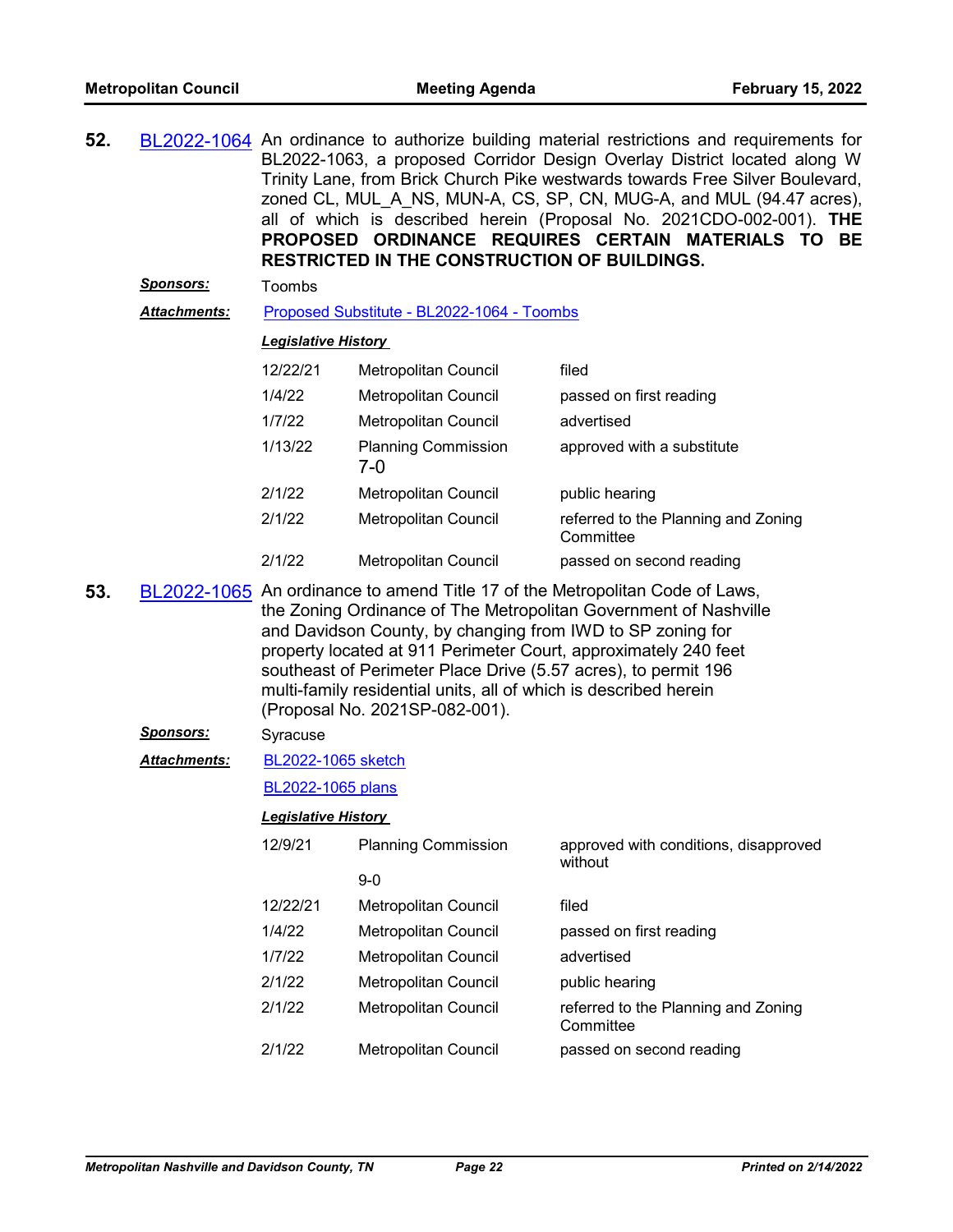**54.** [BL2022-1066](http://nashville.legistar.com/gateway.aspx?m=l&id=/matter.aspx?key=13972) An ordinance to authorize building material restrictions and requirements for BL2022-1065, a proposed Specific Plan Zoning District located at located at 911 Perimeter Court, approximately 240 feet southeast of Perimeter Place Drive (5.57 acres), (Proposal No. 2021SP-082-001). **THE PROPOSED ORDINANCE REQUIRES CERTAIN MATERIALS TO BE RESTRICTED IN THE CONSTRUCTION OF BUILDINGS.**

| <b>Sponsors:</b> | Syracuse<br><b>Legislative History</b> |                            |                                                  |
|------------------|----------------------------------------|----------------------------|--------------------------------------------------|
|                  | 12/9/21                                | <b>Planning Commission</b> | approved with conditions, disapproved<br>without |
|                  |                                        | $9-0$                      |                                                  |
|                  | 12/22/21                               | Metropolitan Council       | filed                                            |
|                  | 1/4/22                                 | Metropolitan Council       | passed on first reading                          |
|                  | 1/7/22                                 | Metropolitan Council       | advertised                                       |
|                  | 2/1/22                                 | Metropolitan Council       | public hearing                                   |
|                  | 2/1/22                                 | Metropolitan Council       | referred to the Planning and Zoning<br>Committee |
|                  | 2/1/22                                 | Metropolitan Council       | passed on second reading                         |

**55.** [BL2022-1068](http://nashville.legistar.com/gateway.aspx?m=l&id=/matter.aspx?key=13977) An ordinance to amend Title 17 of the Metropolitan Code of Laws, the Zoning Ordinance of The Metropolitan Government of Nashville and Davidson County, by changing from R8 to RM15-NS zoning for properties located at 2137, 2139, and 2139 B Buena Vista Pike, approximately 130 feet southwest of Cliff Drive (0.31 acres), all of which is described herein (Proposal No. 2021Z-124PR-001).

#### *Sponsors:* Toombs

*Attachments:* [BL2022-1068 sketch](http://nashville.legistar.com/gateway.aspx?M=F&ID=29e04ecb-2d2f-4bec-a999-9eb8dd383e1e.docx)

| 12/9/21  | <b>Planning Commission</b><br>$9-0$ | approved                                         |
|----------|-------------------------------------|--------------------------------------------------|
| 12/22/21 | <b>Metropolitan Council</b>         | filed                                            |
| 1/4/22   | Metropolitan Council                | passed on first reading                          |
| 1/7/22   | <b>Metropolitan Council</b>         | advertised                                       |
| 2/1/22   | <b>Metropolitan Council</b>         | public hearing                                   |
| 2/1/22   | Metropolitan Council                | referred to the Planning and Zoning<br>Committee |
| 2/1/22   | <b>Metropolitan Council</b>         | passed on second reading                         |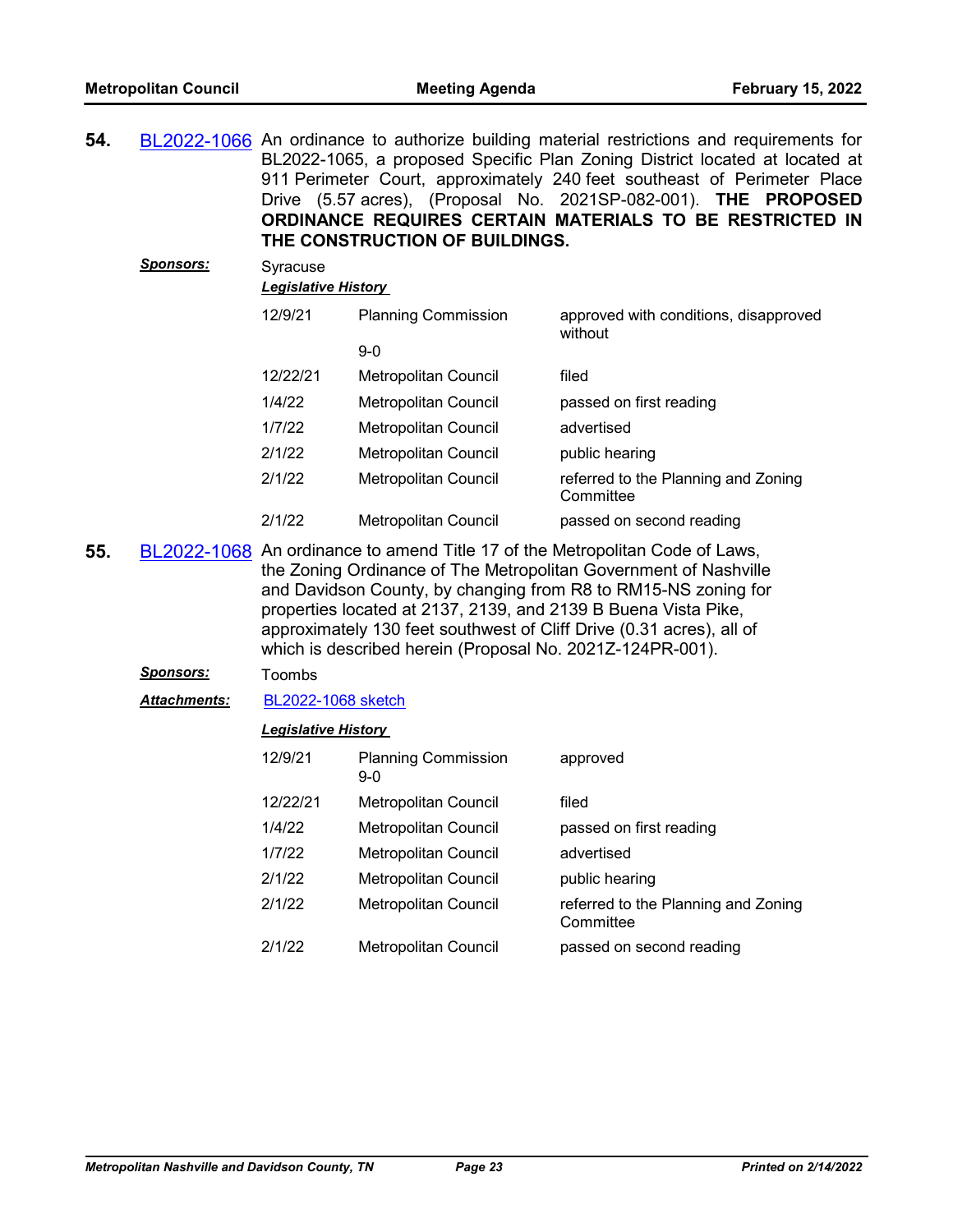| 56. |                  | BL2022-1069 An ordinance to amend Title 17 of the Metropolitan Code of Laws,<br>the Zoning Ordinance of The Metropolitan Government of Nashville<br>and Davidson County, by changing from CS to MUN-A-NS zoning for<br>properties located at 207 and 209 Bridgeway Avenue, approximately<br>150 feet east of Keeton Avenue (0.66 acres), all of which is<br>described herein (Proposal No. 2021Z-109PR-001). |                                        |                                                                                                                                                                                                                                                                                                                                                                  |  |
|-----|------------------|--------------------------------------------------------------------------------------------------------------------------------------------------------------------------------------------------------------------------------------------------------------------------------------------------------------------------------------------------------------------------------------------------------------|----------------------------------------|------------------------------------------------------------------------------------------------------------------------------------------------------------------------------------------------------------------------------------------------------------------------------------------------------------------------------------------------------------------|--|
|     | <u>Sponsors:</u> | Hagar                                                                                                                                                                                                                                                                                                                                                                                                        |                                        |                                                                                                                                                                                                                                                                                                                                                                  |  |
|     | Attachments:     | <b>BL2022-1069 sketch</b>                                                                                                                                                                                                                                                                                                                                                                                    |                                        |                                                                                                                                                                                                                                                                                                                                                                  |  |
|     |                  | <b>Legislative History</b>                                                                                                                                                                                                                                                                                                                                                                                   |                                        |                                                                                                                                                                                                                                                                                                                                                                  |  |
|     |                  | 12/9/21                                                                                                                                                                                                                                                                                                                                                                                                      | <b>Planning Commission</b><br>$9-0$    | approved                                                                                                                                                                                                                                                                                                                                                         |  |
|     |                  | 12/22/21                                                                                                                                                                                                                                                                                                                                                                                                     | Metropolitan Council                   | filed                                                                                                                                                                                                                                                                                                                                                            |  |
|     |                  | 1/4/22                                                                                                                                                                                                                                                                                                                                                                                                       | Metropolitan Council                   | passed on first reading                                                                                                                                                                                                                                                                                                                                          |  |
|     |                  | 1/7/22                                                                                                                                                                                                                                                                                                                                                                                                       | <b>Metropolitan Council</b>            | advertised                                                                                                                                                                                                                                                                                                                                                       |  |
|     |                  | 2/1/22                                                                                                                                                                                                                                                                                                                                                                                                       | Metropolitan Council                   | public hearing                                                                                                                                                                                                                                                                                                                                                   |  |
|     |                  | 2/1/22                                                                                                                                                                                                                                                                                                                                                                                                       | Metropolitan Council                   | referred to the Planning and Zoning<br>Committee                                                                                                                                                                                                                                                                                                                 |  |
|     |                  | 2/1/22                                                                                                                                                                                                                                                                                                                                                                                                       | Metropolitan Council                   | passed on second reading                                                                                                                                                                                                                                                                                                                                         |  |
| 57. |                  |                                                                                                                                                                                                                                                                                                                                                                                                              | herein (Proposal No. 2021Z-125PR-001). | BL2022-1070 An ordinance to amend Title 17 of the Metropolitan Code of Laws,<br>the Zoning Ordinance of The Metropolitan Government of Nashville<br>and Davidson County, by changing from SP to MUL-A-NS zoning for<br>properties located at Whitsett Road (unnumbered), approximately<br>400 feet east of Millers Court (1.99 acres), all of which is described |  |
|     | <b>Sponsors:</b> | Welsch                                                                                                                                                                                                                                                                                                                                                                                                       |                                        |                                                                                                                                                                                                                                                                                                                                                                  |  |
|     | Attachments:     | <b>BL2022-1070 sketch</b>                                                                                                                                                                                                                                                                                                                                                                                    |                                        |                                                                                                                                                                                                                                                                                                                                                                  |  |
|     |                  | <b>Legislative History</b>                                                                                                                                                                                                                                                                                                                                                                                   |                                        |                                                                                                                                                                                                                                                                                                                                                                  |  |
|     |                  | 12/9/21                                                                                                                                                                                                                                                                                                                                                                                                      | <b>Planning Commission</b><br>$9 - 0$  | approved                                                                                                                                                                                                                                                                                                                                                         |  |
|     |                  | 12/22/21                                                                                                                                                                                                                                                                                                                                                                                                     | Metropolitan Council                   | filed                                                                                                                                                                                                                                                                                                                                                            |  |
|     |                  | 1/4/22                                                                                                                                                                                                                                                                                                                                                                                                       | Metropolitan Council                   | passed on first reading                                                                                                                                                                                                                                                                                                                                          |  |
|     |                  | 1/7/22                                                                                                                                                                                                                                                                                                                                                                                                       | Metropolitan Council                   | advertised                                                                                                                                                                                                                                                                                                                                                       |  |
|     |                  | 2/1/22                                                                                                                                                                                                                                                                                                                                                                                                       | Metropolitan Council                   | public hearing                                                                                                                                                                                                                                                                                                                                                   |  |
|     |                  | 2/1/22                                                                                                                                                                                                                                                                                                                                                                                                       | Metropolitan Council                   | referred to the Planning and Zoning<br>Committee                                                                                                                                                                                                                                                                                                                 |  |
|     |                  | 2/1/22                                                                                                                                                                                                                                                                                                                                                                                                       | Metropolitan Council                   | passed on second reading                                                                                                                                                                                                                                                                                                                                         |  |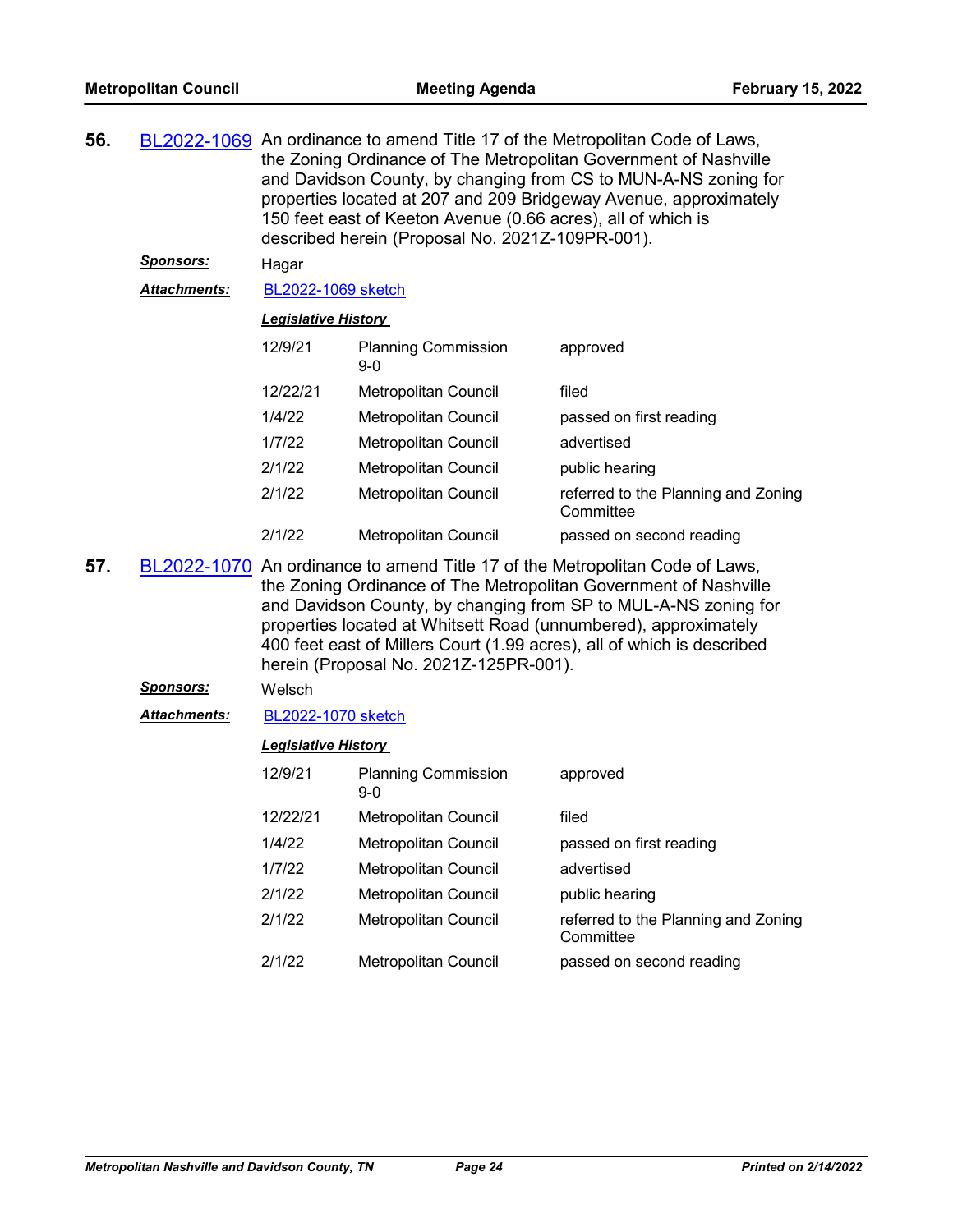| 58. |                     | BL2022-1071 An ordinance to amend Title 17 of the Metropolitan Code of Laws,<br>the Zoning Ordinance of The Metropolitan Government of Nashville<br>and Davidson County, by changing from IR to MUG-NS zoning for<br>property located at 407 Great Circle Road, at the northern terminus<br>of Athens Way (15 acres), all of which is described herein (Proposal<br>No. 2021Z-126PR-001).                                                       |                                           |                                                  |
|-----|---------------------|-------------------------------------------------------------------------------------------------------------------------------------------------------------------------------------------------------------------------------------------------------------------------------------------------------------------------------------------------------------------------------------------------------------------------------------------------|-------------------------------------------|--------------------------------------------------|
|     | <u>Sponsors:</u>    | Toombs                                                                                                                                                                                                                                                                                                                                                                                                                                          |                                           |                                                  |
|     | Attachments:        | BL2022-1071 sketch                                                                                                                                                                                                                                                                                                                                                                                                                              |                                           |                                                  |
|     |                     | <b>Legislative History</b>                                                                                                                                                                                                                                                                                                                                                                                                                      |                                           |                                                  |
|     |                     | 12/9/21                                                                                                                                                                                                                                                                                                                                                                                                                                         | <b>Planning Commission</b><br>$8 - 0 - 1$ | approved                                         |
|     |                     | 12/22/21                                                                                                                                                                                                                                                                                                                                                                                                                                        | Metropolitan Council                      | filed                                            |
|     |                     | 1/4/22                                                                                                                                                                                                                                                                                                                                                                                                                                          | Metropolitan Council                      | passed on first reading                          |
|     |                     | 1/7/22                                                                                                                                                                                                                                                                                                                                                                                                                                          | Metropolitan Council                      | advertised                                       |
|     |                     | 2/1/22                                                                                                                                                                                                                                                                                                                                                                                                                                          | Metropolitan Council                      | public hearing                                   |
|     |                     | 2/1/22                                                                                                                                                                                                                                                                                                                                                                                                                                          | Metropolitan Council                      | referred to the Planning and Zoning<br>Committee |
|     |                     | 2/1/22                                                                                                                                                                                                                                                                                                                                                                                                                                          | <b>Metropolitan Council</b>               | passed on second reading                         |
| 59. |                     | BL2022-1072 An ordinance to amend Title 17 of the Metropolitan Code of Laws,<br>the Zoning Ordinance of The Metropolitan Government of Nashville<br>and Davidson County, by changing from RS40 to SP zoning for<br>property located at 504 Jocelyn Hollow Court, at the northern<br>terminus of Jocelyn Hollow Court (5.61 acres), to permit a mix of<br>uses. (5.61 acres), all of which is described herein (Proposal No.<br>2022SP-001-001). |                                           |                                                  |
|     | <u>Sponsors:</u>    | <b>Druffel</b>                                                                                                                                                                                                                                                                                                                                                                                                                                  |                                           |                                                  |
|     | <b>Attachments:</b> | BL2022-1072 sketch                                                                                                                                                                                                                                                                                                                                                                                                                              |                                           |                                                  |
|     |                     | BL2022-1072 plans                                                                                                                                                                                                                                                                                                                                                                                                                               |                                           |                                                  |
|     |                     | <b>Legislative History</b>                                                                                                                                                                                                                                                                                                                                                                                                                      |                                           |                                                  |
|     |                     | 12/9/21                                                                                                                                                                                                                                                                                                                                                                                                                                         | <b>Planning Commission</b>                | approved with conditions, disapproved<br>without |
|     |                     |                                                                                                                                                                                                                                                                                                                                                                                                                                                 | $9-0$                                     |                                                  |
|     |                     | 12/22/21                                                                                                                                                                                                                                                                                                                                                                                                                                        | <b>Metropolitan Council</b>               | filed                                            |
|     |                     | 1/4/22                                                                                                                                                                                                                                                                                                                                                                                                                                          | Metropolitan Council                      | passed on first reading                          |
|     |                     | 1/7/22                                                                                                                                                                                                                                                                                                                                                                                                                                          | Metropolitan Council                      | advertised                                       |
|     |                     | 2/1/22                                                                                                                                                                                                                                                                                                                                                                                                                                          | Metropolitan Council                      | public hearing                                   |
|     |                     | 2/1/22                                                                                                                                                                                                                                                                                                                                                                                                                                          | Metropolitan Council                      | referred to the Planning and Zoning<br>Committee |
|     |                     | 2/1/22                                                                                                                                                                                                                                                                                                                                                                                                                                          | <b>Metropolitan Council</b>               | passed on second reading                         |
|     |                     |                                                                                                                                                                                                                                                                                                                                                                                                                                                 |                                           |                                                  |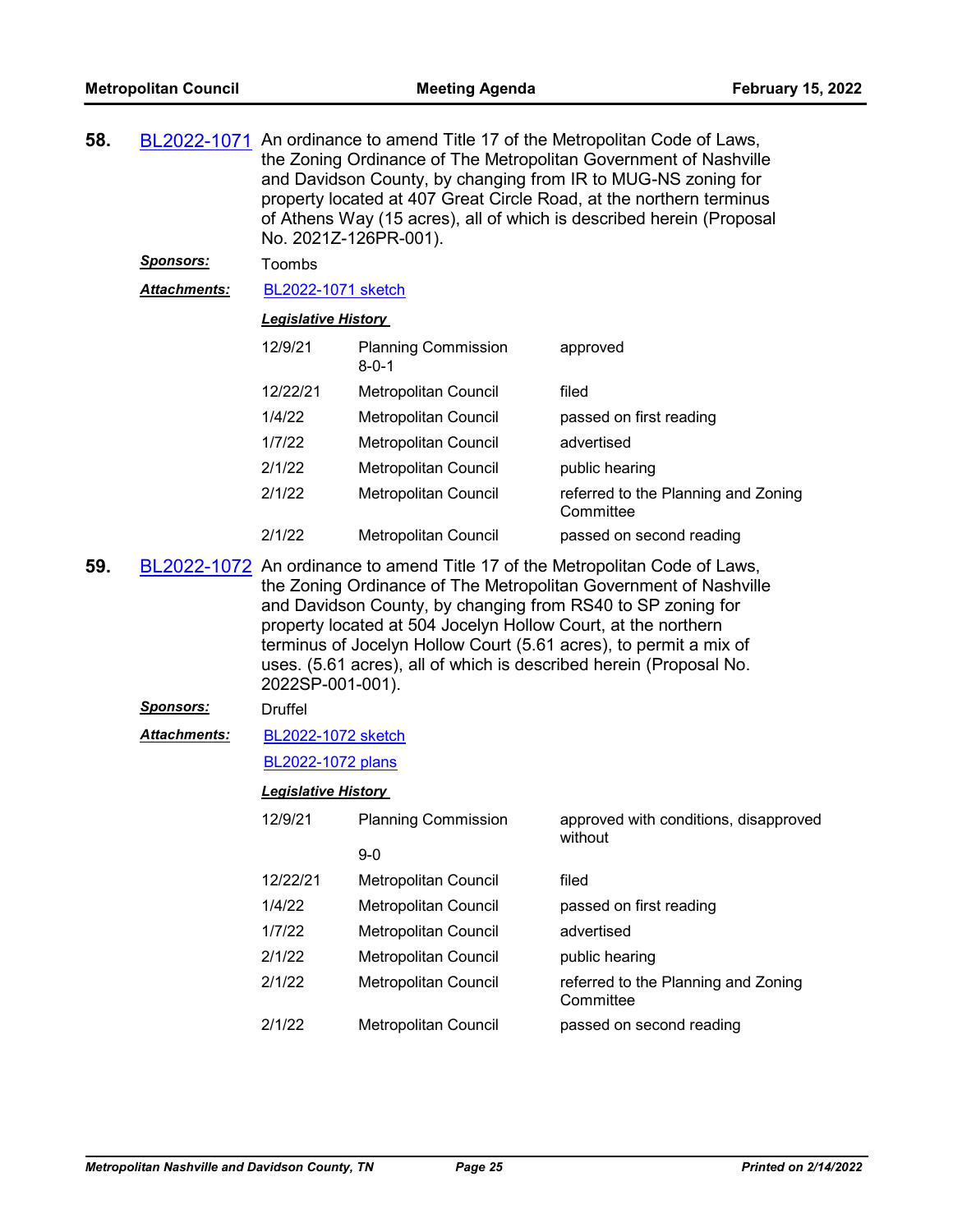| 60. |                     | BL2022-1074 An ordinance approving Amendment 1 to the contract for deferred<br>compensation services between Voya Retirement Insurance and Annuity<br>Company and Voya Financial Partners, LLC and the Metropolitan Government<br>of Nashville and Davidson County, which extends the term of the contract. |                       |                         |
|-----|---------------------|-------------------------------------------------------------------------------------------------------------------------------------------------------------------------------------------------------------------------------------------------------------------------------------------------------------|-----------------------|-------------------------|
|     | Sponsors:           | Allen                                                                                                                                                                                                                                                                                                       |                       |                         |
|     | <b>Attachments:</b> | BL2022-1074 Contract Amendment 1 Exhibit                                                                                                                                                                                                                                                                    |                       |                         |
|     |                     | <b>Legislative History</b>                                                                                                                                                                                                                                                                                  |                       |                         |
|     |                     | 1/11/22                                                                                                                                                                                                                                                                                                     | Metropolitan Council  | filed                   |
|     |                     | 1/18/22                                                                                                                                                                                                                                                                                                     | Metropolitan Council  | passed on first reading |
|     |                     | 1010                                                                                                                                                                                                                                                                                                        | Designed and Flaggers | ----------              |

| 1/31/22 | <b>Budget and Finance</b><br>Committee                       | approved                 |
|---------|--------------------------------------------------------------|--------------------------|
| 2/1/22  | <b>Government Operations</b><br>and Regulations<br>Committee | approved                 |
| 2/1/22  | <b>Metropolitan Council</b>                                  | passed on second reading |

- **61.** [BL2022-1075](http://nashville.legistar.com/gateway.aspx?m=l&id=/matter.aspx?key=14013) An ordinance authorizing the Director of Public Property, or his designee, to transfer to Hoosier Capital, L.P., via the attached quitclaim deed, any remaining interest the Metropolitan Government of Nashville and Davidson County may have in an unnumbered alley and unnumbered strip of property. (Proposal No. 2022M-005ES-001)
	- **Sponsors:** Taylor, Allen and Withers
	- [BL2022-1075 Hoosier Capital quitclaim deed-Exhibit A](http://nashville.legistar.com/gateway.aspx?M=F&ID=f48d8150-0b01-4c81-9902-fa319c3c8800.docx) *Attachments:*

[BL2022-1075 Hoosier Capital quitclaim deed-Exhibit B](http://nashville.legistar.com/gateway.aspx?M=F&ID=28ce17da-3e79-471c-8868-ba9942a653bb.docx)

## *Legislative History*

| 12/22/21 | <b>Planning Commission</b>             | approved                 |
|----------|----------------------------------------|--------------------------|
| 1/11/22  | Metropolitan Council                   | filed                    |
| 1/18/22  | <b>Metropolitan Council</b>            | passed on first reading  |
| 1/31/22  | <b>Budget and Finance</b><br>Committee | approved                 |
| 1/31/22  | Planning and Zoning<br>Committee       | approved                 |
| 2/1/22   | <b>Metropolitan Council</b>            | passed on second reading |

- **62.** [BL2022-1076](http://nashville.legistar.com/gateway.aspx?m=l&id=/matter.aspx?key=14010) An ordinance approving a participation agreement between the Metropolitan Government of Nashville and Davidson County, through the Nashville Department of Transportation and Multimodal Infrastructure, and SP Church Project, LLC for sidewalk repairs on Church Street. (Prop. No. 2022M-001AG-001)
	- *Sponsors:* OConnell, Allen, Withers and Young

*Attachments:* [BL2022-1076 Participation Agreement](http://nashville.legistar.com/gateway.aspx?M=F&ID=bf0d8141-2886-4eaa-8555-d0ac1a76b491.pdf)

| 12/14/21 | <b>Planning Commission</b> | approved                |
|----------|----------------------------|-------------------------|
| 1/11/22  | Metropolitan Council       | filed                   |
| 1/18/22  | Metropolitan Council       | passed on first reading |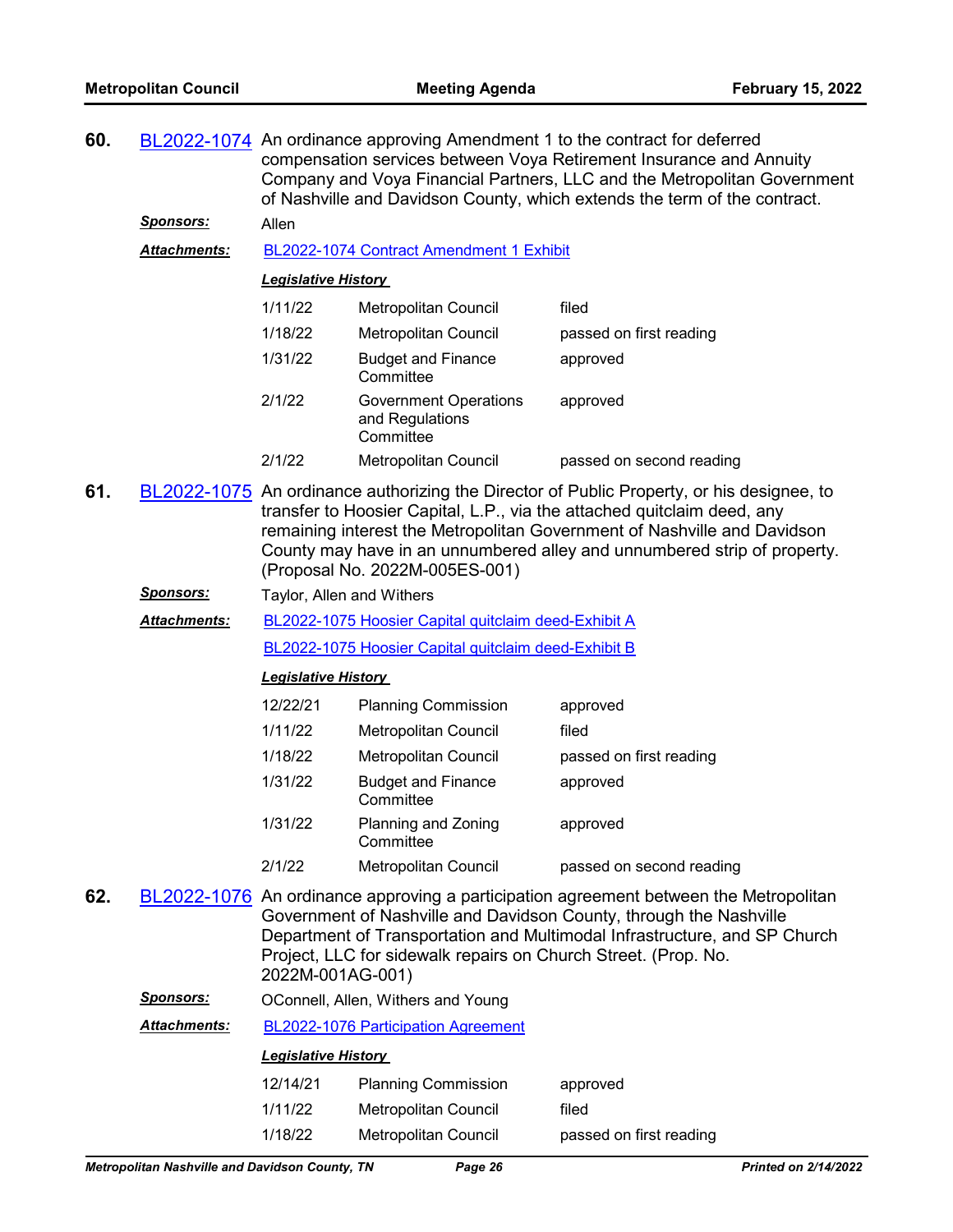| <b>Metropolitan Council</b> |                     | <b>Meeting Agenda</b>      |                                                  | <b>February 15, 2022</b>                                                                                                                                                                                                                                                                                                 |
|-----------------------------|---------------------|----------------------------|--------------------------------------------------|--------------------------------------------------------------------------------------------------------------------------------------------------------------------------------------------------------------------------------------------------------------------------------------------------------------------------|
|                             |                     | 1/31/22                    | <b>Budget and Finance</b><br>Committee           | approved                                                                                                                                                                                                                                                                                                                 |
|                             |                     | 1/31/22                    | Planning and Zoning<br>Committee                 | approved                                                                                                                                                                                                                                                                                                                 |
|                             |                     | 2/1/22                     | Transportation and<br>Infrastructure Committee   | approved                                                                                                                                                                                                                                                                                                                 |
|                             |                     | 2/1/22                     | Metropolitan Council                             | passed on second reading                                                                                                                                                                                                                                                                                                 |
| 63.                         |                     |                            | unnumbered alley (Proposal No. 2022M-002ES-001). | BL2022-1077 An ordinance authorizing The Metropolitan Government of Nashville and<br>Davidson County to abandon a portion of easement rights, for property located<br>at 503 West Trinity Lane, formerly Winstead Avenue, Alley No. 1039, and an                                                                         |
|                             | <u>Sponsors:</u>    |                            | Toombs, Withers and Young                        |                                                                                                                                                                                                                                                                                                                          |
|                             | <b>Attachments:</b> | <b>BL2022-1077 Exhibit</b> |                                                  |                                                                                                                                                                                                                                                                                                                          |
|                             |                     | <b>Legislative History</b> |                                                  |                                                                                                                                                                                                                                                                                                                          |
|                             |                     | 11/30/21                   | <b>Planning Commission</b>                       | approved                                                                                                                                                                                                                                                                                                                 |
|                             |                     | 1/11/22                    | Metropolitan Council                             | filed                                                                                                                                                                                                                                                                                                                    |
|                             |                     | 1/18/22                    | Metropolitan Council                             | passed on first reading                                                                                                                                                                                                                                                                                                  |
|                             |                     | 1/31/22                    | Planning and Zoning<br>Committee                 | approved                                                                                                                                                                                                                                                                                                                 |
|                             |                     | 2/1/22                     | Transportation and<br>Infrastructure Committee   | approved                                                                                                                                                                                                                                                                                                                 |
|                             |                     | 2/1/22                     | Metropolitan Council                             | passed on second reading                                                                                                                                                                                                                                                                                                 |
| 64.                         |                     | 2022M-002OT-001)           |                                                  | BL2022-1078 An ordinance authorizing The Metropolitan Government of Nashville and<br>Davidson County to adopt the revised Flood Insurance Rate Map to minimize<br>dangers to life and property, due to flooding, and to maintain eligibility for<br>participation in the National Flood Insurance Program. (Proposal No. |
|                             | <u>Sponsors:</u>    | Withers, Young and Suara   |                                                  |                                                                                                                                                                                                                                                                                                                          |
|                             | <b>Attachments:</b> | BL2022-1078 Exhibit        |                                                  |                                                                                                                                                                                                                                                                                                                          |
|                             |                     | <b>Legislative History</b> |                                                  |                                                                                                                                                                                                                                                                                                                          |
|                             |                     | 12/14/21                   | <b>Planning Commission</b>                       | approved                                                                                                                                                                                                                                                                                                                 |
|                             |                     | 1/11/22                    | Metropolitan Council                             | filed                                                                                                                                                                                                                                                                                                                    |
|                             |                     | 1/18/22                    | <b>Metropolitan Council</b>                      | passed on first reading                                                                                                                                                                                                                                                                                                  |
|                             |                     | 1/31/22                    | Planning and Zoning<br>Committee                 | approved                                                                                                                                                                                                                                                                                                                 |
|                             |                     | 2/1/22                     | Transportation and<br>Infrastructure Committee   | approved                                                                                                                                                                                                                                                                                                                 |
|                             |                     | 2/1/22                     | Metropolitan Council                             | passed on second reading                                                                                                                                                                                                                                                                                                 |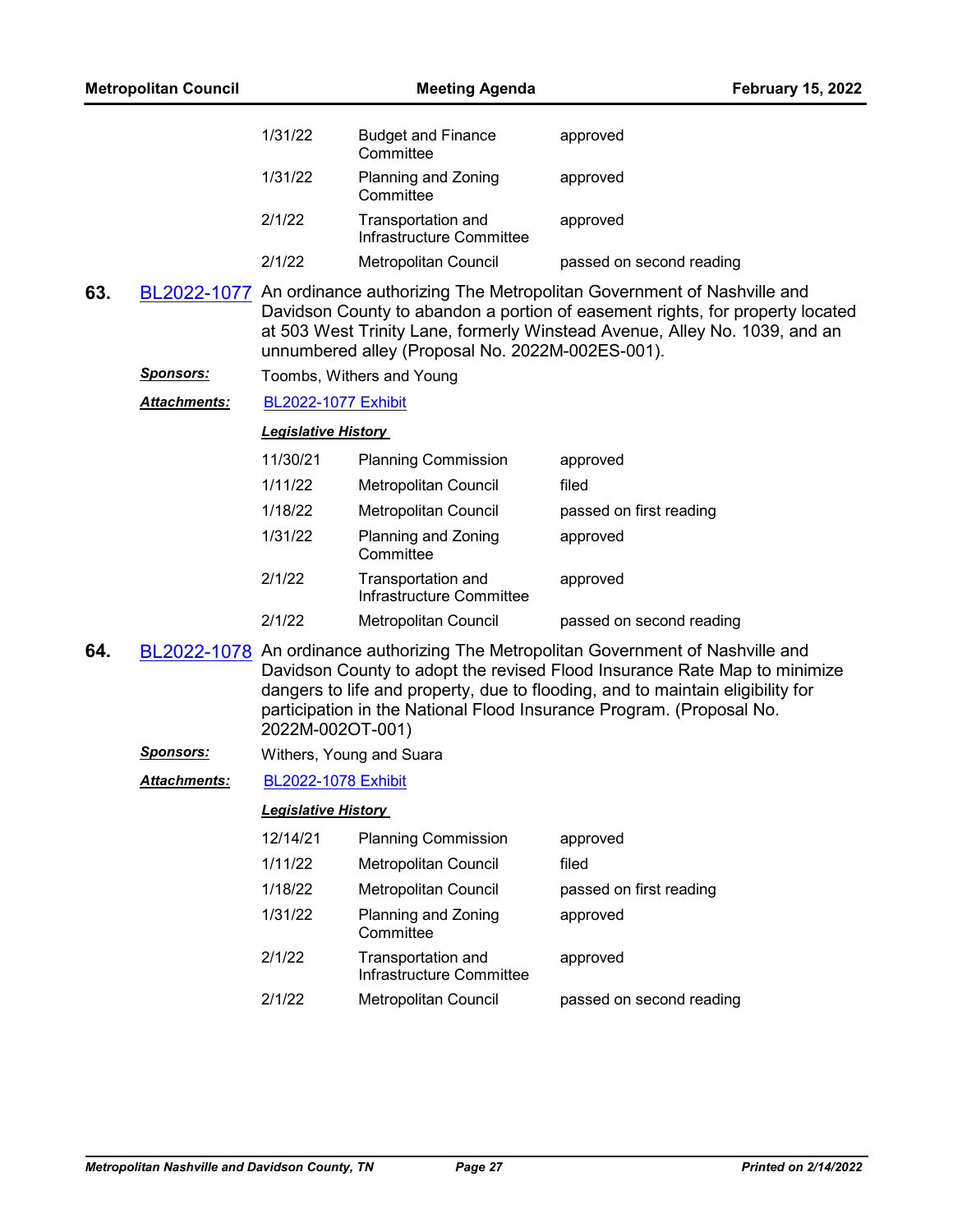- **65.** [BL2022-1079](http://nashville.legistar.com/gateway.aspx?m=l&id=/matter.aspx?key=14015) An ordinance authorizing The Metropolitan Government of Nashville and Davidson County to accept new public water and sanitary sewer mains, fire hydrant assemblies, sanitary sewer manholes and easements, for property located at 3631 Pin Hook Road*,* also known as Hobson Park (MWS Project Nos. 20-WL-143 and 20-SL-295; and Proposal No. 2022M-003ES-001).
	- *Sponsors:* Lee, Withers and Young

*Attachments:* [BL2022-1079 Exhibit](http://nashville.legistar.com/gateway.aspx?M=F&ID=51683f45-7980-47af-874a-739de1cb0f83.pdf)

## *Legislative History*

| 11/30/21 | <b>Planning Commission</b>                     | approved                 |
|----------|------------------------------------------------|--------------------------|
| 1/11/22  | <b>Metropolitan Council</b>                    | filed                    |
| 1/18/22  | <b>Metropolitan Council</b>                    | passed on first reading  |
| 1/31/22  | Planning and Zoning<br>Committee               | approved                 |
| 2/1/22   | Transportation and<br>Infrastructure Committee | approved                 |
| 2/1/22   | <b>Metropolitan Council</b>                    | passed on second reading |

- **66.** [BL2022-1080](http://nashville.legistar.com/gateway.aspx?m=l&id=/matter.aspx?key=14016) An ordinance authorizing The Metropolitan Government of Nashville and Davidson County to abandon existing sanitary sewer main, sanitary sewer manholes, fire hydrant assembly and easements, and to accept a new sanitary sewer manhole, fire hydrant assembly and easements, for property located at 1207 McGavock Street, also known as Gulch Union South Tower (MWS Project Nos. 21-SL-135 and 21-WL-57 and Proposal No. 2022M-001ES-001).
	- **Sponsors: OConnell, Withers and Young**

*Attachments:* [BL2022-1080 Exhibit](http://nashville.legistar.com/gateway.aspx?M=F&ID=1f79bddc-d5f2-4cab-931f-ea081c3cd65a.pdf)

#### *Legislative History*

| 11/30/21 | <b>Planning Commission</b>                     | approved                 |
|----------|------------------------------------------------|--------------------------|
| 1/11/22  | <b>Metropolitan Council</b>                    | filed                    |
| 1/18/22  | <b>Metropolitan Council</b>                    | passed on first reading  |
| 1/31/22  | Planning and Zoning<br>Committee               | approved                 |
| 2/1/22   | Transportation and<br>Infrastructure Committee | approved                 |
| 2/1/22   | Metropolitan Council                           | passed on second reading |

**67.** [BL2022-1081](http://nashville.legistar.com/gateway.aspx?m=l&id=/matter.aspx?key=14022) An ordinance authorizing The Metropolitan Government of Nashville and Davidson County to abandon existing public sanitary sewer main, to adjust sanitary sewer manholes, and to accept new sanitary sewer main for property located at 2405 21st Avenue South, also known as the BluePearl Vet (MWS Project No. 21-SL-146 and Proposal No. 2022M-007ES-001).

| <b>Sponsors:</b> |  | Cash, Withers, Young and Allen |
|------------------|--|--------------------------------|
|------------------|--|--------------------------------|

*Attachments:* [BL2022-1081 Exhibit](http://nashville.legistar.com/gateway.aspx?M=F&ID=9818c631-abe0-43cd-bf98-b19f3b9797fd.pdf)

## *Legislative History*

12/22/21 Planning Commission approved 1/11/22 Metropolitan Council filed